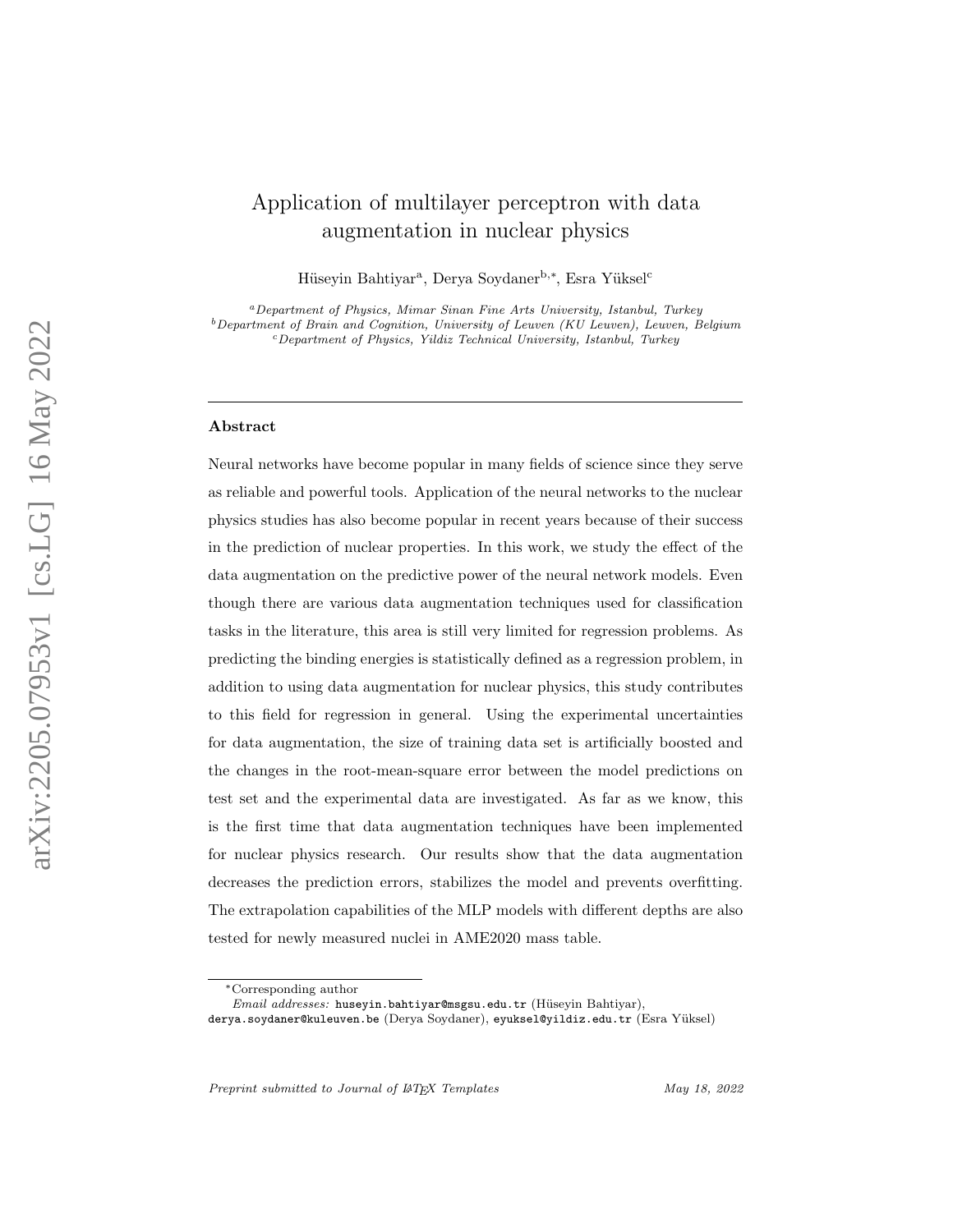Keywords: Deep neural networks, nuclear binding energy, regression, data augmentation

## 1. Introduction

The binding energy or mass is a fundamental property of atomic nuclei, which carries information about the strong interaction between nucleons. While the accurate prediction of nuclear properties (masses, separation energies, radii, etc.) is quite essential to better understand and develop nuclear models, these predictions are also used as inputs in the nuclear astrophysical simulations, e.g., r-process nucleosynthesis [\[1,](#page-20-0) [2\]](#page-20-1). To date, many experimental and theoretical studies have been performed to predict nuclear properties as accurately as possible. Presently, we know the existence of around 3000 nuclei from experimental studies [\[3,](#page-20-2) [4\]](#page-21-0), while theoretical model calculations show that around 7000 nuclei should exist [\[5\]](#page-21-1). Since the experimental studies are challenging for weakly bound nuclei near the drip lines, the predictions for the nuclear properties mainly rely on the theoretical model calculations. While the theoretical models are quite successful in predicting nuclear properties along the nuclear stability line, the results display a large variety for nuclei near the nuclear drip lines with extreme proton-to-neutron ratio. Therefore, extensive studies are necessary to understand the reasons for these discrepancies and to better predict the properties of nuclei near the drip lines better.

Many studies have been performed within this framework to calculate nuclear properties and create nuclear mass tables using either microscopic-macroscopic (mic-mac) models or nuclear energy density functionals. The mic-mac models are mainly obtained by fitting model parameters with the experimental data and become quite successful in the predictions of properties of atomic nuclei. Today, the root-mean-square (r.m.s.) errors between experimental data and mic-mac model calculations range between 0.3-0.6 MeV [\[6,](#page-21-2) [7,](#page-21-3) [8\]](#page-21-4), On the other hand, the performance of the nuclear energy density functionals stays behind the mic-mac models and the r.m.s. errors between experimental data and model calculations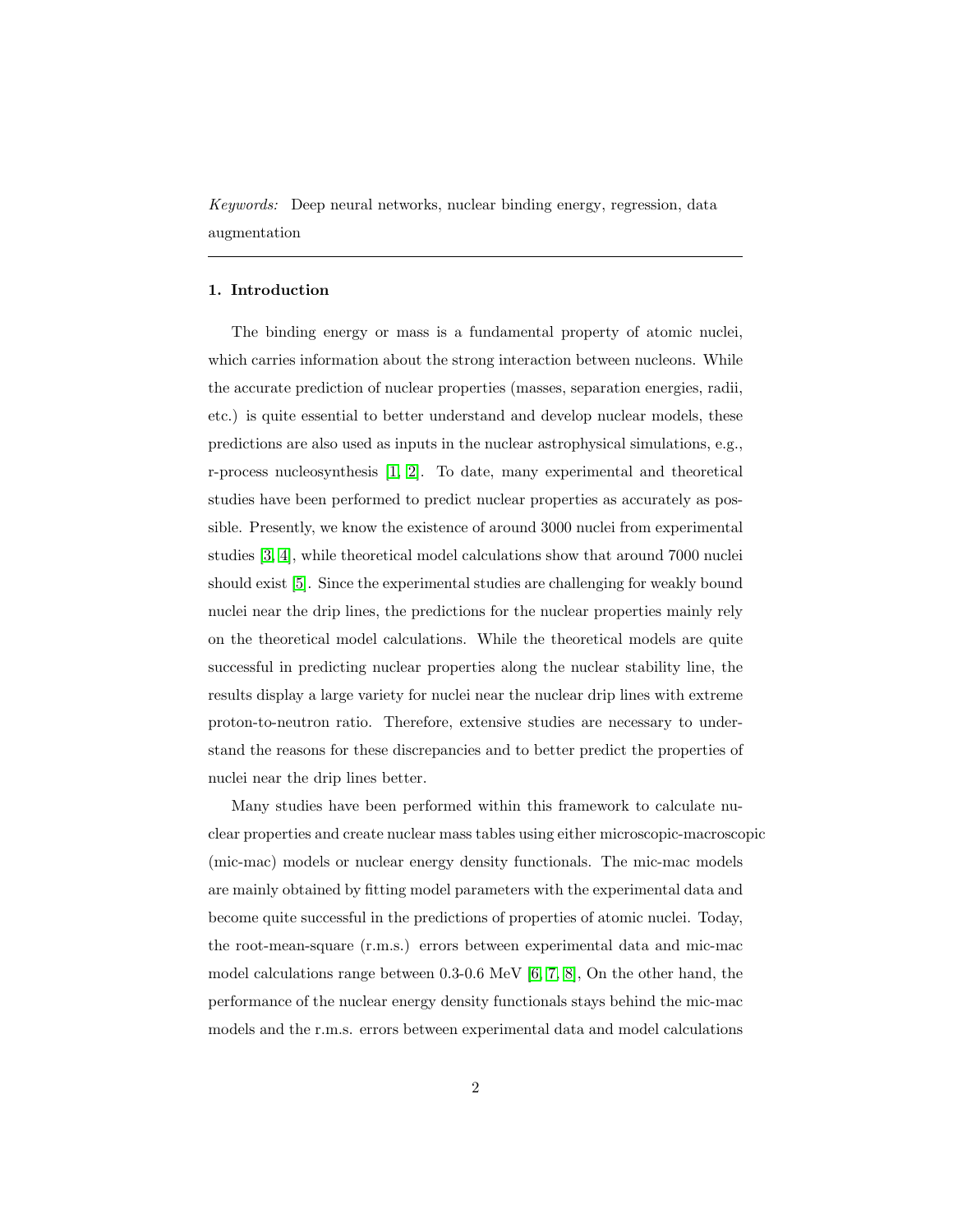are obtained around several MeV [\[9,](#page-21-5) [5\]](#page-21-1) using different energy density functionals.

Neural networks that date back to the 1940s [\[10\]](#page-21-6) have grown their impact tremendously in the last decade. Today, we encounter many deep neural network applications in various fields because of the huge amount of data and computational power we have today [\[11,](#page-21-7) [12,](#page-21-8) [13\]](#page-21-9). The gathering of computing power with various kinds of big data has greatly helped the recent rise of deep learning. As a subfield of machine learning, deep neural networks have also been used in the estimation of the various nuclear properties. It has been shown that neural networks are powerful tools for dealing with complex problems in nuclear physics. Since neural networks provide fast and reliable results with much less effort compared to the theoretical nuclear model calculations, they are used as alternative tools to predict the properties of atomic nuclei. To date, a variety of machine learning models have been used either to improve the accuracy of the theoretical model predictions or to predict the nuclear properties by directly using them. One of the pioneering works to predict nuclear properties using neural networks has been conducted in [\[14\]](#page-22-0), and then followed by other studies in Refs. [\[15,](#page-22-1) [16,](#page-22-2) [17,](#page-22-3) [18,](#page-22-4) [19,](#page-22-5) [20,](#page-22-6) [21,](#page-22-7) [22,](#page-22-8) [23\]](#page-22-9). In recent years, the application of the neural network models to improve the predictive power of the nuclear models using the available experimental data has also gained considerable interest due to its success in the predictions of several nuclear properties [\[24,](#page-23-0) [25,](#page-23-1) [26,](#page-23-2) [27,](#page-23-3) [28,](#page-23-4) [29\]](#page-23-5).

We know that as the amount of training data increases, neural networks usually perform better and their generalization ability improves [\[11,](#page-21-7) [30,](#page-23-6) [31\]](#page-23-7). On the other side, data collection has a cost, or it may not be possible to collect large enough data. Therefore, the insufficient quantity of training data is a real challenge in machine learning [\[32\]](#page-23-8). Although we know the properties of many nuclei from the experimental results, these data are not enough to get high accuracy results by training neural network models. An alternative solution to cure this problem is the application of data augmentation techniques. These techniques may be seen as a way of preprocessing the training set only [\[33\]](#page-23-9). In machine learning, data augmentation is a well-known technique to increase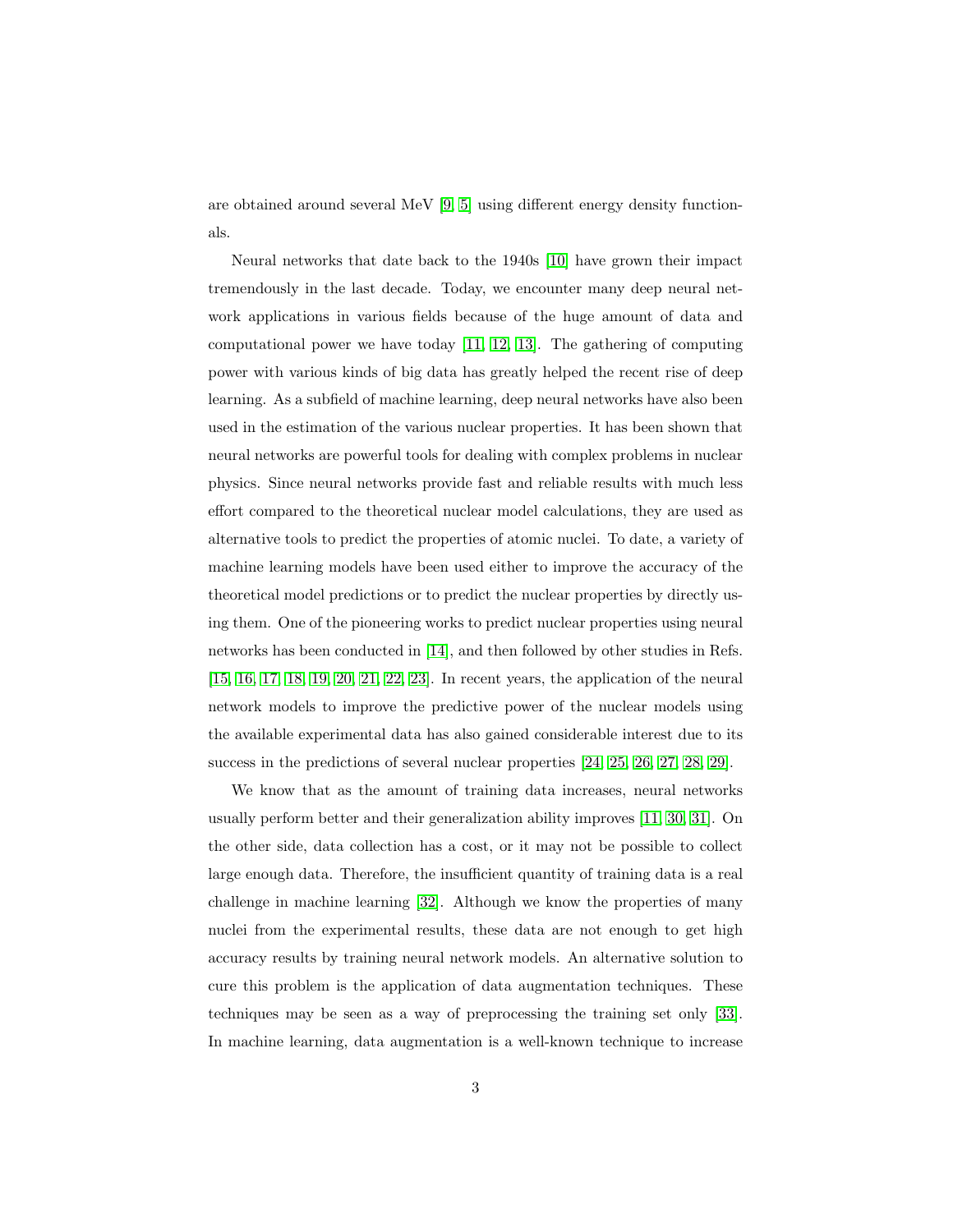the training data artificially by applying small modifications to the training data set. In the last decade, this technique was widely applied to improve the model predictions for image data sets [\[34,](#page-24-0) [35,](#page-24-1) [36\]](#page-24-2), text data sets [\[37\]](#page-24-3), and speech data [\[38\]](#page-24-4). It is shown that data augmentation increases the predictive power, prevents overfitting, and helps to regularize neural network models [\[33,](#page-23-9) [32\]](#page-23-8). Since these techniques are mostly used for classification rather than regression problems, their use in the field of regression is a current research area [\[39,](#page-24-5) [40,](#page-24-6) [41\]](#page-24-7). Considering the scarcity of the available experimental data for some nuclear properties, the application of the data augmentation to the nuclear data sets and investigating the performance of neural networks would be interesting.

In this work, we apply data augmentation techniques to improve the predictive power of neural networks for the prediction of nuclear properties. To increase the number of the training data set, we use the experimental uncertainty in the binding energies of each nucleus. First, we increase the training data by using the experimental error values of each nucleus. Then, we also use the Gaussian augmentation technique to increase training data further. Comparing the results with the available experimental data, the impact of the data augmentation on the predictive power of the neural networks is studied.

The paper is organized as follows. In Sec. II, we summarize the Multilayer Perceptron (MLP) and data augmentation techniques used in this work. In Sec. III, the results are presented. By using different MLP architectures in the calculations, the effect of the data augmentation on the predictive power of the neural networks is discussed. Finally, the conclusions and outlook are given in Sec. IV.

## 2. Model: Multilayer Perceptron and Data Augmentation Techniques

#### 2.1. Multilayer Perceptron

Multilayer perceptron (MLP) is a typical kind of feedforward neural network that may include one or more hidden layers between input and output layers. MLP is useful for its ability to solve both classification and regression problems.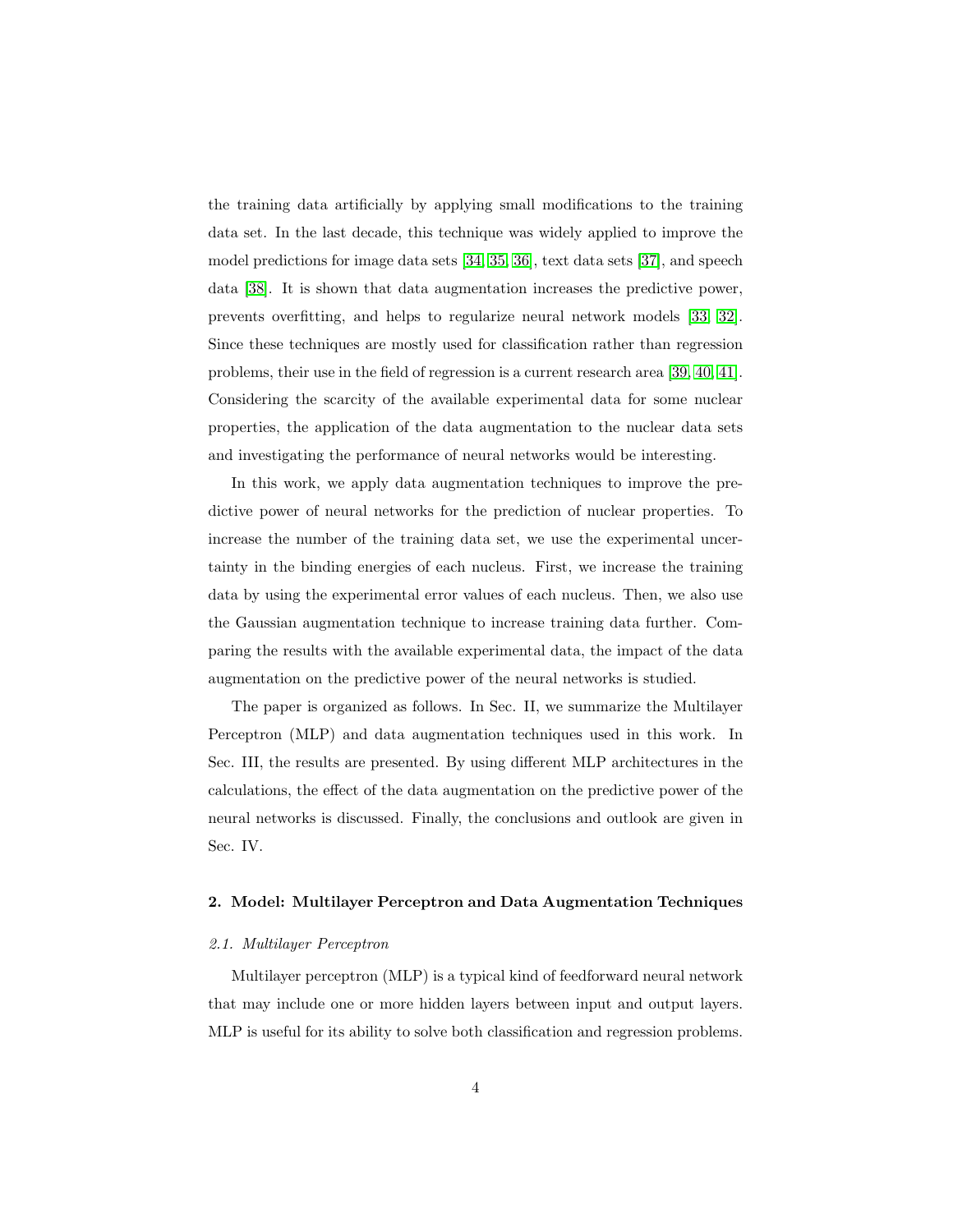In this study, our objective is to predict the total nuclear binding energies by using input data. We choose MLP that is mostly preferred in machine learning to solve such regression problems. Considering the success of deep learning in recent years, we also aim to take advantage of deep neural networks by adding multiple hidden layers to MLP.

An example of MLP architecture with two hidden layers is shown in Figure [1](#page-5-0) where  $w_{1h}$  and  $w_{2l}$  are the weights belonging to the first and second hidden layers, respectively. In the end,  $v_l$  represents the weights belonging to the output layer. These parameters are optimized during training by minimizing a loss function. In our case, MLP takes basic nuclear properties as inputs X, and predicts the total binding energies as the output Y. During training, MLP updates these weights to minimize the difference between the desired output and its predictions.

Basically, training an MLP consists of two parts: Forward and backward pass. In the forward pass, the input  $X$  is fed to the input layer. The weighted sum is computed, and the activation propagates in the forward direction for each layer. Each hidden unit usually applies a nonlinear activation function to its weighted sum. Every hidden layer takes the activation of its preceding layer as input. We use ReLU function [\[42\]](#page-24-8) which is mostly used for nuclear mass predictions [\[20\]](#page-22-6), [\[43\]](#page-25-0) and deep learning in general. In this way, the values of the hidden units in each hidden layer are computed as shown in Eq. [1](#page-4-0) and 2:

<span id="page-4-0"></span>
$$
z_{1h} = ReLU(\mathbf{w}_{1h}^T \mathbf{x})
$$
  
=  $ReLU\left(\sum_{j=1}^d w_{1hj} x_j + w_{1h0}\right), h = 1, ..., H_1$  (1)

$$
z_{2l} = ReLU(\mathbf{w}_{2l}^{T} \mathbf{z}_{1})
$$
  
= ReLU $\left(\sum_{h=0}^{H_{1}} w_{2lh} z_{1h} + w_{2l0}\right), l = 1, ..., H_{2}$  (2)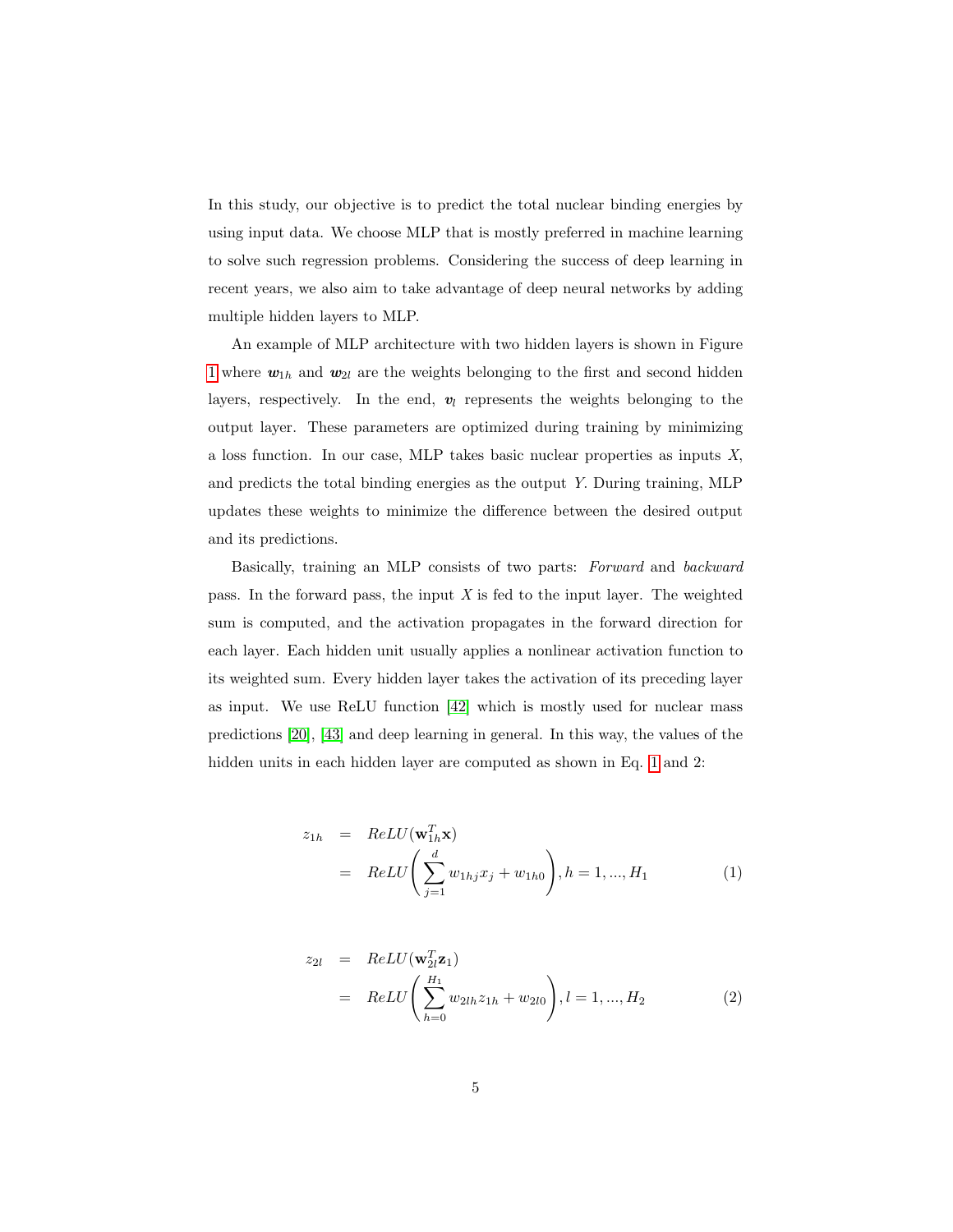

<span id="page-5-0"></span>Figure 1: The structure of a multilayer perceptron with two hidden layers.

Here, the units of the first and second hidden layers are represented as  $z_{1h}$ and  $z_{2l}$  [\[44\]](#page-25-1). Finally, the output y is computed by taking the second hidden layer activation  $z_2$  as input. As we try to solve a regression problem, there is no non-linearity in the output layer:

$$
y = \mathbf{v}^T \mathbf{z}_2 = \sum_{l=1}^{H_2} v_l z_{2l} + v_0 \tag{3}
$$

An error is calculated by using a loss function after each output is obtained in the forward pass. In the backward pass, the weights are updated by using this error. We use *mean squared error* (*MSE*) as the loss function of MLP. To train the MLP, we apply the *Adam algorithm* [\[45\]](#page-25-2) which is mostly preferred in deep learning. The initial learning rate of the Adam algorithm is 0.001, and decay constants are 0.9 and 0.99, respectively. Additionally, we examine the effect of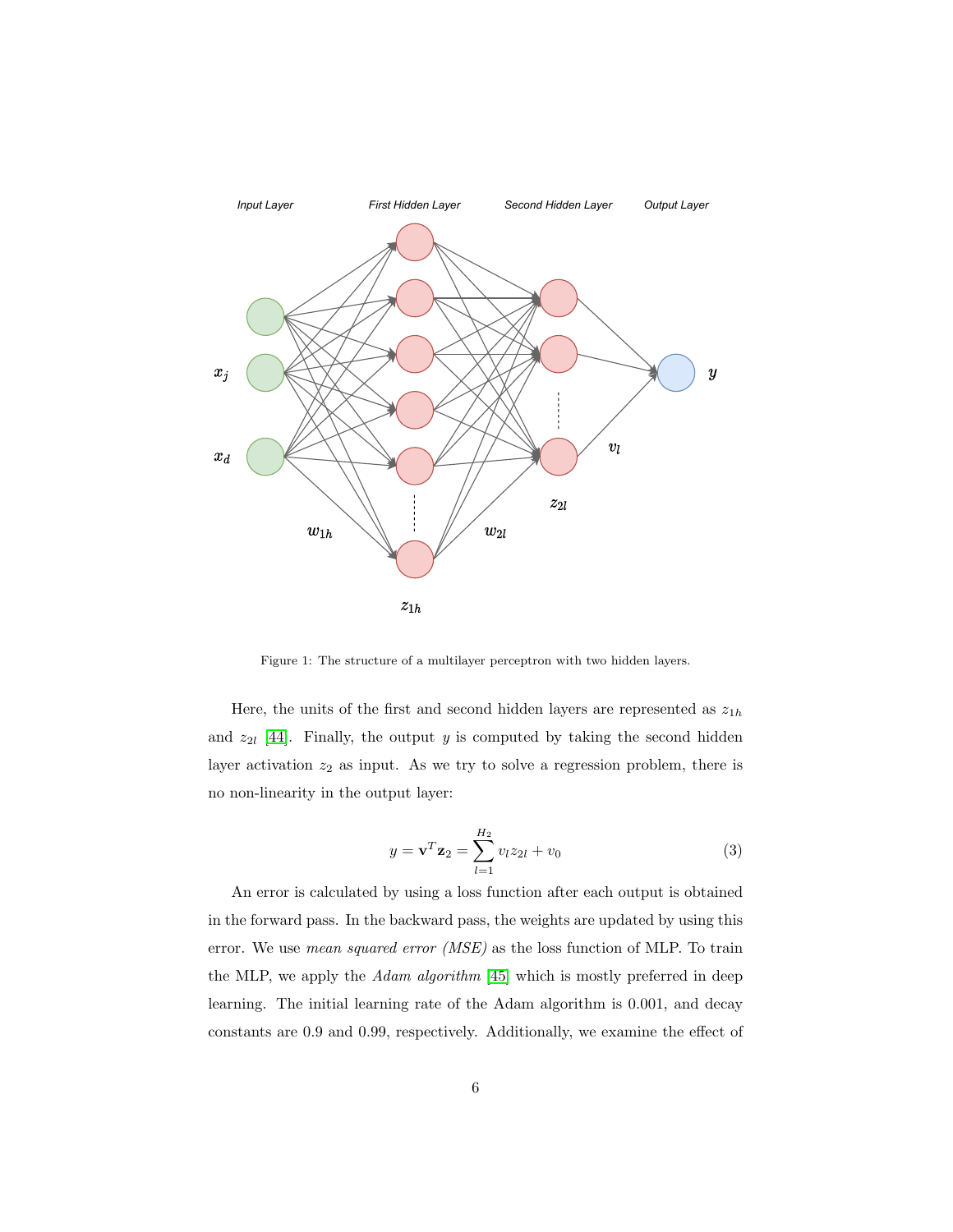different optimization algorithms in Section [3.4.](#page-16-0) We initialize the layer weights with the Glorot (Xavier) normal initializer [\[46\]](#page-25-3). More detailed information can be found in [\[43\]](#page-25-0) about MLP and the regression problem as well.

In our experiments, we implement MLP architectures of four different depths. We begin with one single hidden layer, and then add hidden layers one by one until we have four layers. We tried to go deeper than four hidden layers, but we realized that four hidden layers are sufficient for our case. Our MLP architectures are summarized in the first column of Table [1.](#page-10-0) In this column, each number represents the number of hidden units in each hidden layer. In the output layer, only one unit exists as we predict one single numerical value. By examining MLP architectures with different depths, we observe how the total binding energy predictions change with depth.

## 2.2. Data Augmentation

Training a machine learning model on more data is the best way to make it generalize better [\[33\]](#page-23-9). Instead of collecting additional data, new training data can be generated from the existing ones using data augmentation techniques. This avoids the cost of collecting new data. Besides, data augmentation is also defined as a regularization technique in machine learning as it reduces overfitting.

Various data augmentation techniques exist for classification tasks because modifying the training examples with transformations and adding them to the original training data set does not affect the class in the end. For example, in an object recognition task, input images can be slightly shifted or rotated, and the brightness or contrast may be adjusted. Then, the resulting images can be added to the training data set. These transformations do not change the class that the input images belong to. But they force the model to be more tolerant to the position, orientation, and lighting conditions [\[32\]](#page-23-8).

A classifier summarizes a complicated, high-dimensional input with a single category. This means that the main task facing a classifier is to be invariant to a wide variety of transformations [\[33\]](#page-23-9). On the other side, in a regression task,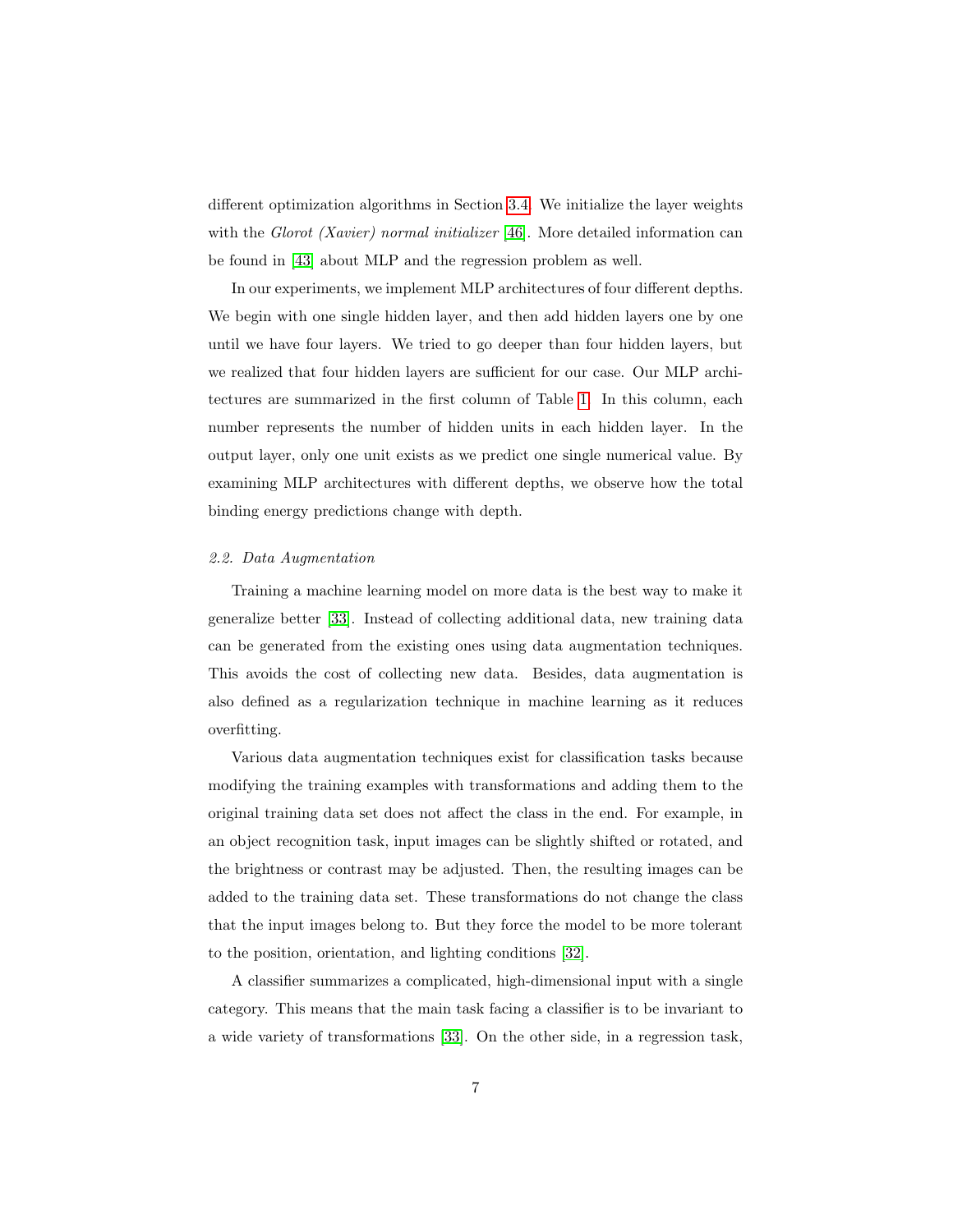we try to predict a precise numerical value based on inputs. Therefore, data augmentation techniques used for regression are not as numerous as those used for classification problems. In the literature, injecting small random noise to the input of a neural network is the most used data augmentation technique for regression [\[47\]](#page-25-4). Artificial training data is obtained by adding random noise to the original input. Then, these original and artificial data are concatenated. In addition to avoiding overfitting, this technique improves the robustness of neural networks [\[33\]](#page-23-9). Based on this idea, we present two data augmentation techniques for predicting nuclear binding energies as well as making a contribution to the techniques used for regression.

## 2.2.1. Data augmentation using the experimental uncertainties

In our first approach, we apply data augmentation using the experimental uncertainties. We use the experimental data for the relevant observables and their uncertainties. The training data set is re-sampled twice by adding and subtracting the error values from the original data, while the proton  $(Z)$  and mass (A) numbers are kept constant in the training set. For instance, the experimental data for the total binding energy of <sup>208</sup>Pb is obtained as  $1636.43022\pm0.00125$ MeV (see Ref.[\[3\]](#page-20-2)). By using the simple error augmentation technique, the new data for <sup>208</sup>Pb are obtained as 1636.43022, 1636.43147, and 1636.42897 MeV. The same method is used for each nucleus by using their experimental error values. For nuclei with zero error values in their total binding energies, we do not use data augmentation and these nuclei have single data in the training set. Using the experimental data of 1685 nuclei, the training data set is re-sampled twice and increased to 4995.

## <span id="page-7-0"></span>2.2.2. Data augmentation using Gaussian noise distribution

As an alternative to the data augmentation technique given above, we also use the normal or Gaussian probability density function, which is also known as the bell-shaped probability density function. The Gaussian probability density function is defined as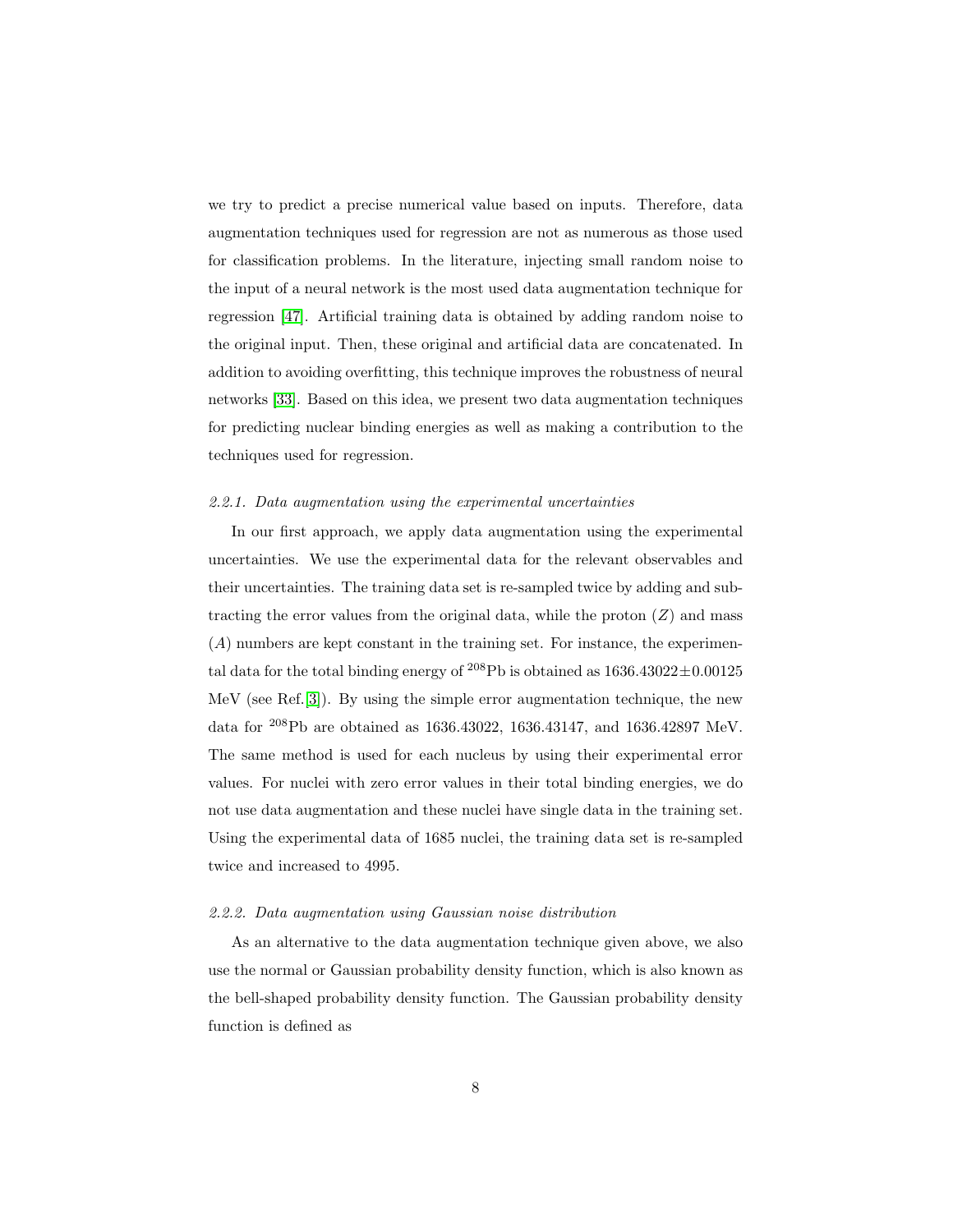<span id="page-8-0"></span>
$$
f(x) = \frac{1}{\sqrt{2\pi\sigma^2}} \exp\left(-\frac{(x-\mu)^2}{2\sigma^2}\right)
$$
 (4)

where  $\mu$  and  $\sigma$  are the mean and the standard deviation, respectively. In the Gaussian noise re-sampling, we followed the same procedure as simple error augmentation. The proton  $(Z)$  and mass  $(A)$  numbers are kept constant and the training data set is re-sampled by creating random samples from Eq. [4.](#page-8-0) We augmented the training data up to 5 re-samplings using this technique. We save the increased data every time we re-sample and add the next re-sample over previous data. The fluctuation that comes from randomness is minimized using this re-sampling method since each sample contains the data of the previous one.

To illustrate the working mechanism of the Gaussian augmentation technique, we use <sup>208</sup>Pb as an example. The experimental data for <sup>208</sup>Pb is given as 1636.43022  $\pm$  0.00125 MeV [\[3\]](#page-20-2). Here, the mean deviation is given as  $\mu$  = 1636.43022, and the standard deviation is  $\sigma = 0.00125$ . We re-sampled the  $^{208}{\rm Pb}$  according to these values using the Eq. [4](#page-8-0) and got binding energy for the re-sampled <sup>208</sup>Pb as 1636.43059, we resampled again and got the binding energy for the second re-sample as 1636.4299. We continue to increase the data up to 5 re-samples for every value in the training set. Re-sampling process for <sup>208</sup>Pb is illustrated in Figure [2.](#page-9-0)

#### 3. Results and Discussion

#### 3.1. Error augmented data

In this section, we perform our calculations using the MLP architectures with different depths. In the calculations, we use the experimental information of the total binding energies of nuclei with  $Z, N \geq 8$  (2408 nuclei) from AME2016 [\[3\]](#page-20-2). Then, the data set is split into training (%70.0, 1685 nuclei) and test sets  $(\%30.0, 723 \text{ nuclei})$ , as usual. We only use the proton  $(Z)$  and mass  $(A)$  numbers of the relevant nuclei as the input and the total binding energies are predicted in the output. After finding the optimum number of epoch and batch for each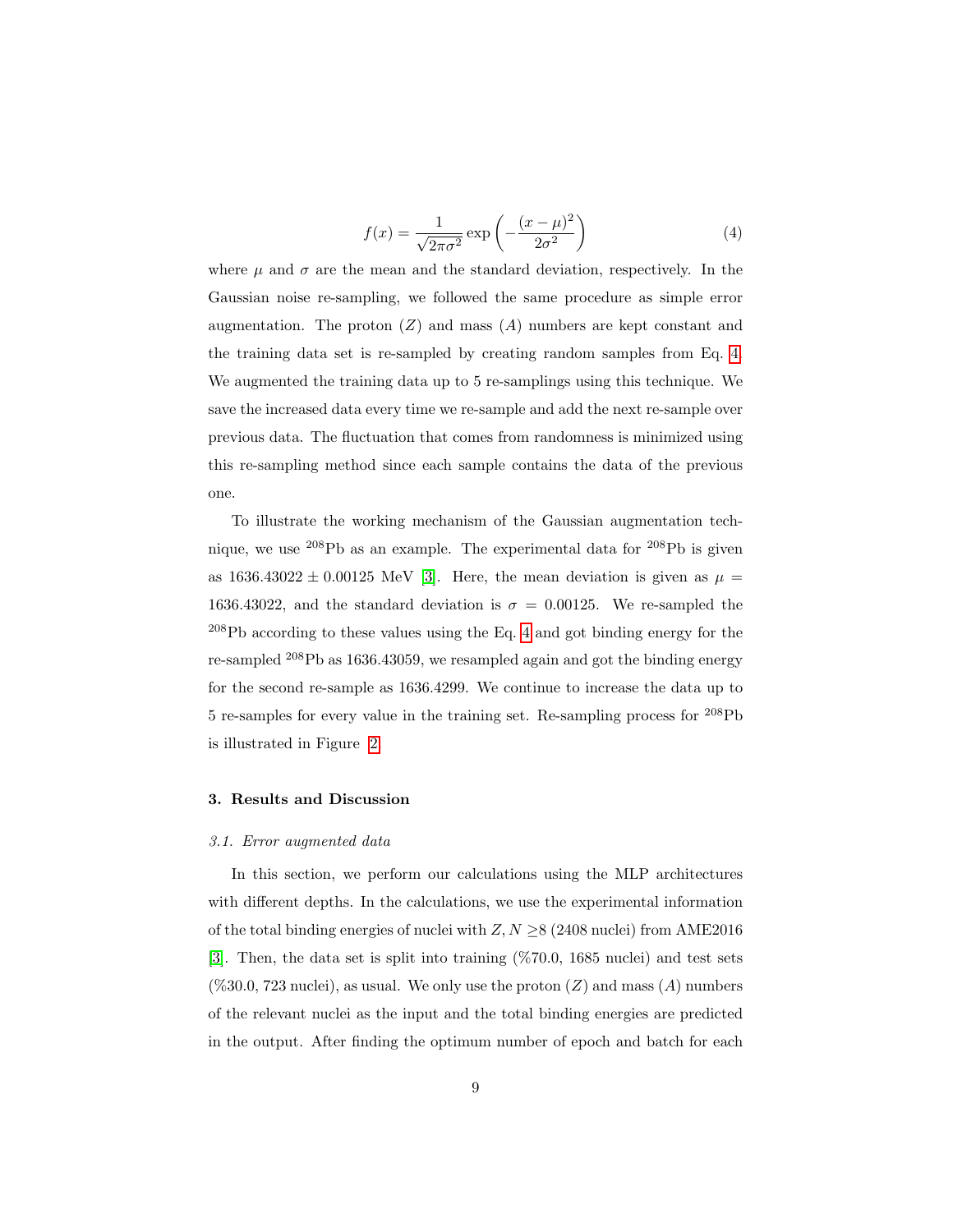

<span id="page-9-0"></span>Figure 2: Experimental value for the total binding energy of <sup>208</sup>Pb (red square) with the corresponding error value (red line). Application of the Gaussian noise distribution technique to increase the total binding energy data for <sup>208</sup>Pb using different resampling sizes (blue circles).

neural network architecture, 10 calculations are performed using different seed values and the mean values of the r.m.s. errors  $(\sigma_{rms}^{Exp.})$  between the test set nuclei and the experimental data are given in Table [1.](#page-10-0) As can be seen from Table [1,](#page-10-0) the different architectures predict similar r.m.s. error values ranging between 1.6 and 2.0 MeV. These findings are also comparable with the results of the modern nuclear energy density functionals [\[5\]](#page-21-1).

Then, the training data set is augmented using the error values in the experimental data of nuclei. To this aim, proton  $(Z)$  and mass  $(A)$  numbers are fixed, and artificial data is created by adding and subtracting the error values from the original data set. After data augmentation, training data is resampled twice (excluding nuclei with zero error) and the total number of nuclei is increased to 4995 in the training set. On the other side, the test set (723 nuclei) is fixed to study the changes in the performance of the neural network models after data augmentation. We perform 10 calculations by choosing the same epoch,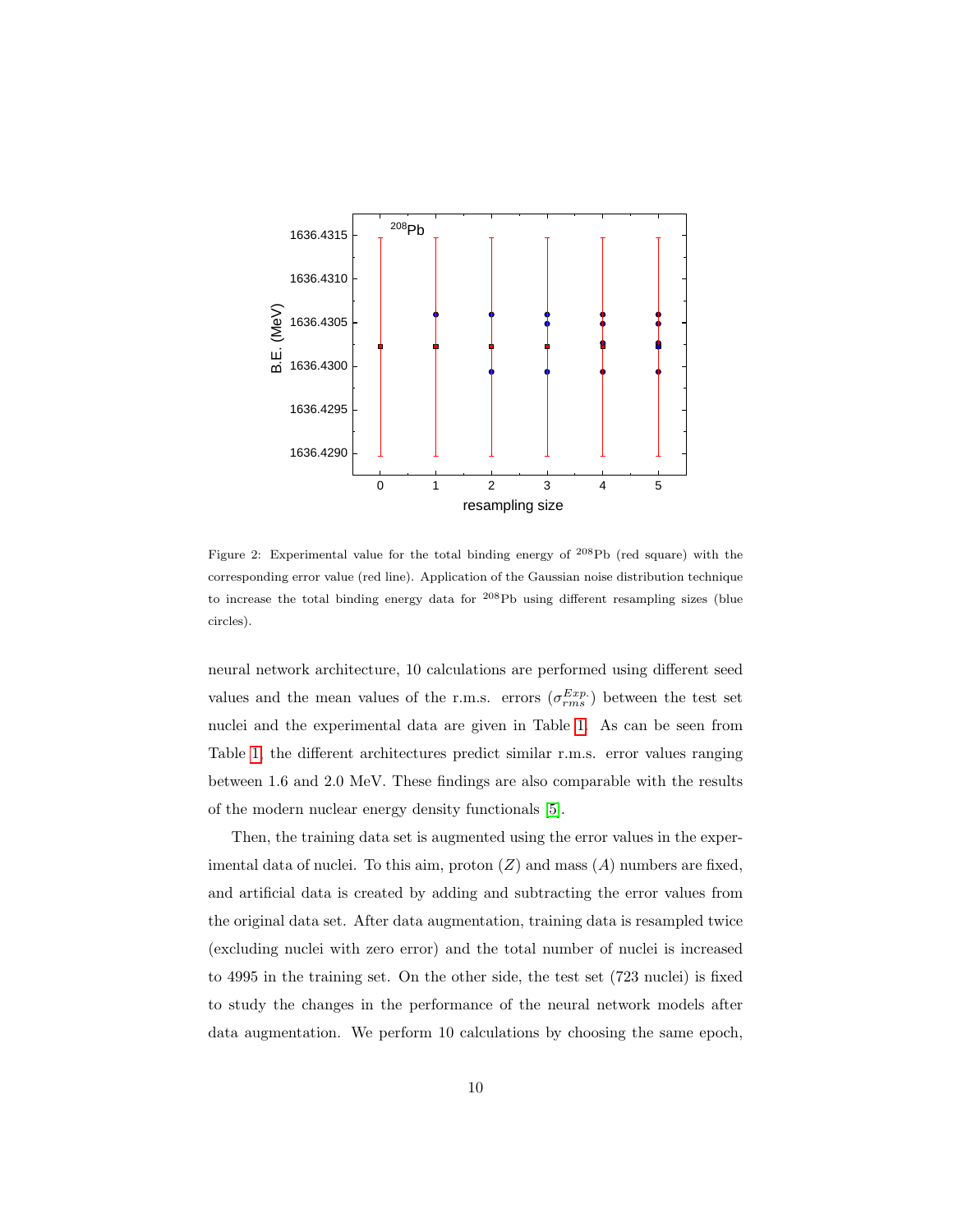<span id="page-10-0"></span>Table 1: The root-mean-square error values ( $\sigma_{rms}$ , in units of MeV) of total binding energies between the model predictions and experimental data. Different MLP architectures are used in the calculations. The presented values represent the mean values of r.m.s errors obtained using 10 different seed values in the calculations. We only use proton  $(Z)$  and mass  $(A)$ numbers of nuclei as the input. See the text for details.

| MLP            | # of Parameters Epoch Batch |      |    | $\sigma_{rms}^{Exp.}$ | $\sigma_{rms}^{Augmented}$ | %        |
|----------------|-----------------------------|------|----|-----------------------|----------------------------|----------|
|                |                             |      |    |                       | 1685 nuclei 4995 nuclei    |          |
| (128)          | 513                         | 4500 | 32 | 1.903                 | 1.591                      | 16.395   |
| $(32-32)$      | 1185                        | 6000 | 64 | 1.773                 | 1.544                      | 12.915   |
| $(64-16)$      | 1249                        | 4500 | 32 | 1.678                 | 1.647                      | 1.847    |
| $(32-32-8)$    | 1425                        | 5500 | 32 | 1.760                 | 1.592                      | 9.545    |
| $(32-16-8)$    | 769                         | 3500 | 64 | 1.882                 | 2.022                      | $-7.438$ |
| $(64-16-8)$    | 1377                        | 4500 | 32 | 1.865                 | 1.683                      | 9.758    |
| $(32-16-8-4)$  | 801                         | 7000 | 32 | 1.667                 | 1.738                      | $-4.259$ |
| $(32-16-16-8)$ | 1041                        | 3500 | 64 | 2.147                 | 2.081                      | 3.074    |
| $(32-32-8-8)$  | 1497                        | 3500 | 32 | 2.105                 | 1.858                      | 11.733   |
| $(64-16-8-4)$  | 1409                        | 5000 | 64 | 1.843                 | 1.976                      | $-7.216$ |

batch, and seed values for each architecture. The mean values of the r.m.s. errors  $(\sigma_{rms}^{Augmented})$  are given in Table [1.](#page-10-0) After applying data augmentation to the training data set, the performance of some neural networks increases, while some of them are found to decrease.

#### 3.2. Gaussian noise augmented data

In this part, we study the changes in the predictive power of the MLP architectures by increasing the training data set further using the Gaussian noise augmentation technique. As explained in Sec[.2.2.2,](#page-7-0) the training data set is augmented by resampling data in different magnitudes. The test set is fixed to study the impact of the data augmentation on the predictions. The calculations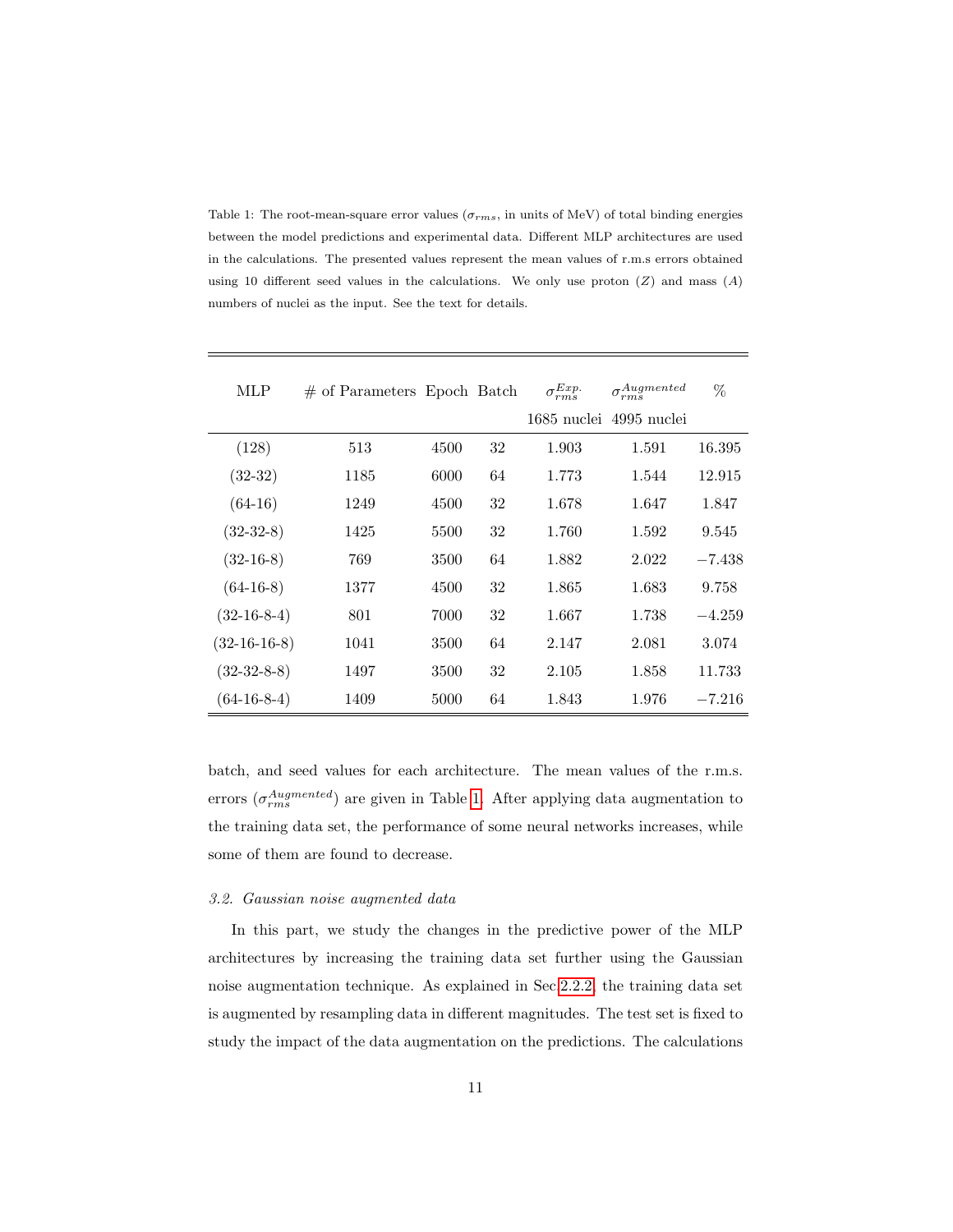are performed using the same epoch, batch and seed values, and the mean values of the r.m.s. errors are obtained. In figure [3,](#page-11-0) we compare the performances of the different neural networks on the test set nuclei by increasing the training data set using the Gaussian noise augmentation technique up to 5 resampling. Using only experimental data in the calculations, the training data set contains 1685 nuclei. After the application of the Gaussian noise technique, the number of the training data set in increased to 3370, 5055, 5740, 8425, and 10110 for 1, 2, 3, 4, and 5 resamplings.



<span id="page-11-0"></span>Figure 3: The root-mean-square error values as a function of resampling size for (a)128, (b)32-32, (c)32-16-8, and (d)32-16-16-8 MLP architectures.

It is seen that the performances of neural networks improve by increasing the training data set. In our work, we obtain a gradual increase in the performance of the neural networks up to the 5 resampling for the training data set. For 5 resampling of training data set, the predictive power of the neural networks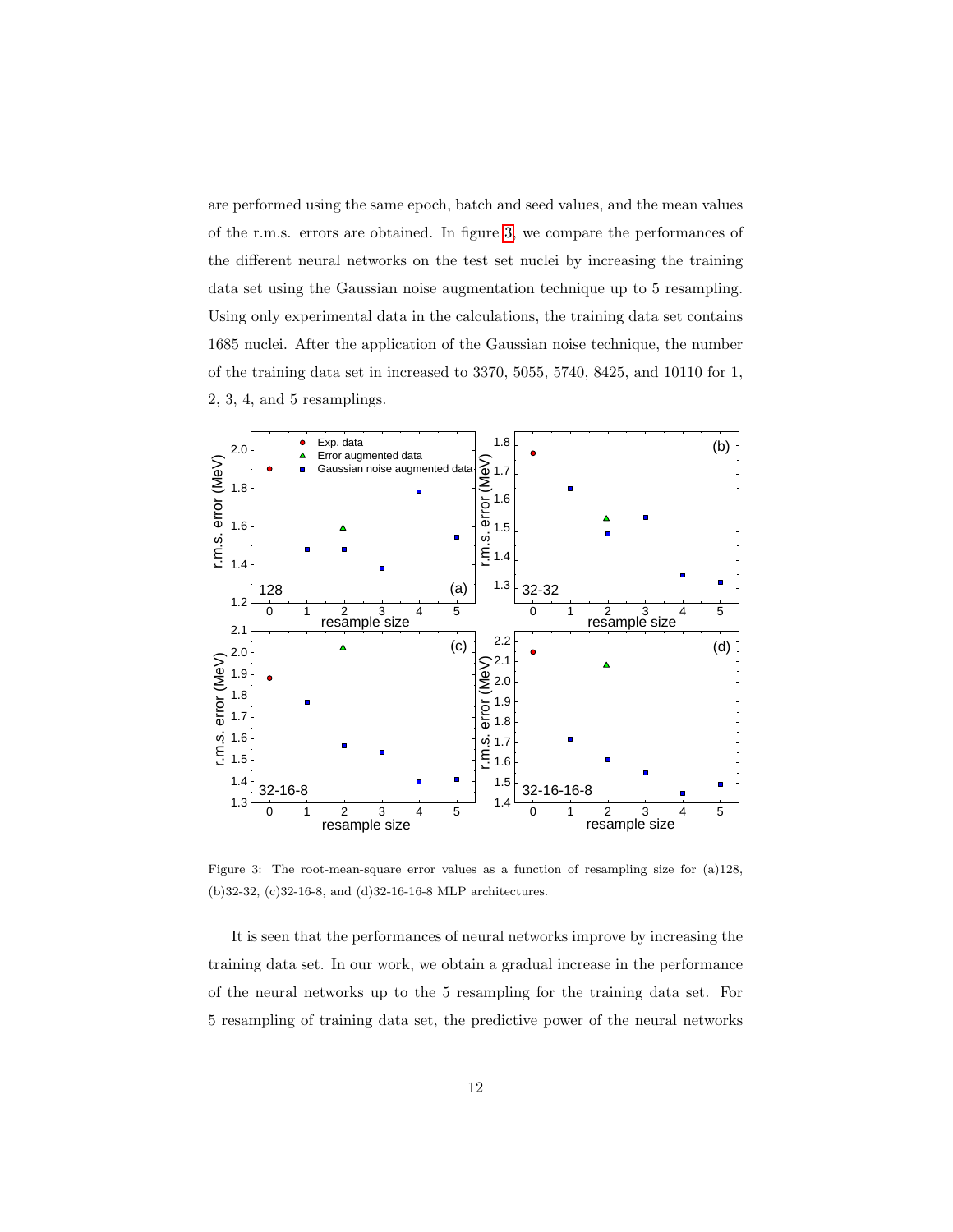

<span id="page-12-0"></span>Figure 4: The root-mean-square error values for 10 different seed values and resampling sizes in the calculations for 32-16-8 MLP architecture.

increases about %18.86, %25.44, %25.12, %30.50 for 128, 32-32, 32-16-8, and 32- 16-16-8 architectures, respectively. By increasing the training data set further, we find that the performances of the neural networks do not improve anymore, and we only obtain slight changes. Similar results are obtained for other neural networks (see Table [1\)](#page-10-0), and the r.m.s. errors found to decrease with increasing the training data set. Although we obtain fluctuations in the r.m.s. error values for single layer MLP architecture with 128 hidden units, data augmentation gives better results by increasing the number of hidden layers, i.e., for deeper neural networks.

In Figure [4,](#page-12-0) the r.m.s. errors are presented for 32-16-8 architecture for 10 different seed values. To understand the effect of the resampling on the calculations, we display the results for different training data sets, i.e., using only experimental data and Gaussian augmentation in different magnitudes. It is clear that, by increasing the training data with the Gaussian noise augmentation, the fluctuations in the r.m.s. predictions decrease considerably and the model predictions become more stable against the changes in seed values. Ac-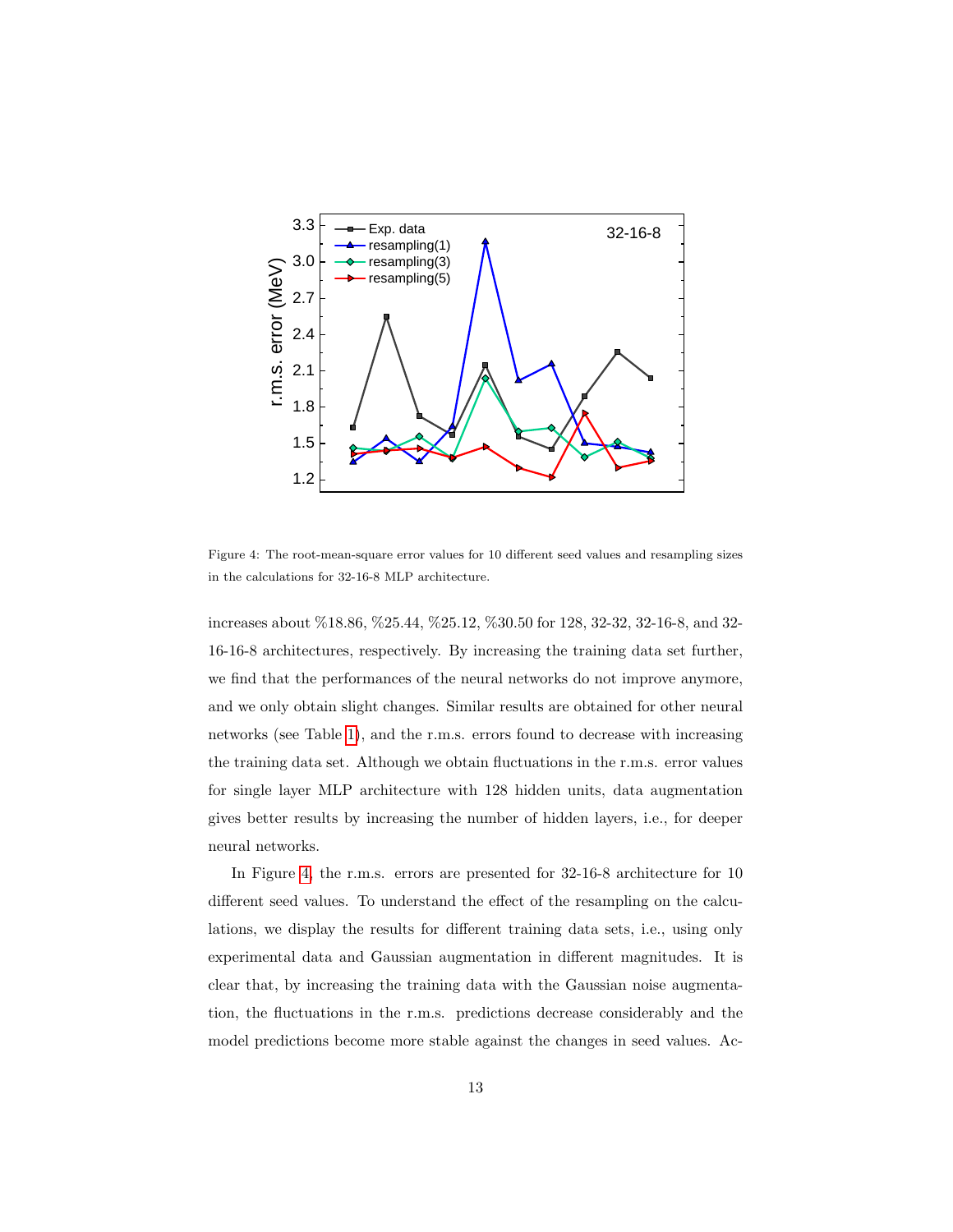<span id="page-13-0"></span>Table 2: The root-mean-square error values ( $\sigma_{rms}$ , in units of MeV) of total binding energies between the model predictions and experimental data. The number of nuclei in the training data set is also provided below the  $\sigma_{rms}$ . The training data is augmented using the Gaussian Noise augmentation with different resampling sizes. The presented values represent the mean values of r.m.s errors obtained using 10 different seed values in the calculations.

| MLP                                               |  |  | $\sigma^{exp.}_{rms}$ $\sigma^{1}_{rms}$ $\sigma^{2}_{rms}$ $\sigma^{3}_{rms}$ $\sigma^{4}_{rms}$ $\sigma^{5}_{rms}$ |  |
|---------------------------------------------------|--|--|----------------------------------------------------------------------------------------------------------------------|--|
|                                                   |  |  | 1685 3370 5055 6740 8425 10110                                                                                       |  |
| (128)                                             |  |  | 1.903 1.483 1.482 1.383 1.784 1.544                                                                                  |  |
| $(32-32)$                                         |  |  | 1.773 1.650 1.492 1.550 1.347 1.322                                                                                  |  |
| $(64-16)$                                         |  |  | 1.678 1.674 1.489 1.571 1.477 1.363                                                                                  |  |
| $(32-32-8)$                                       |  |  | 1.760 1.424 1.607 1.434 1.614 1.426                                                                                  |  |
| $(32-16-8)$                                       |  |  | 1.882 1.761 1.570 1.538 1.398 1.409                                                                                  |  |
| $(64-16-8)$ 1.865 1.527 1.468 1.580 1.383 1.426   |  |  |                                                                                                                      |  |
| $(32-16-8-4)$ 1.667 1.639 1.511 1.583 1.526 1.463 |  |  |                                                                                                                      |  |
| $(32-16-16-8)$                                    |  |  | 2.147 1.718 1.615 1.549 1.448 1.492                                                                                  |  |
| $(32-32-8-8)$ 2.105 1.616 1.709 1.806 1.662 1.728 |  |  |                                                                                                                      |  |
| $(64-16-8-4)$ 1.843 1.586 1.550 1.440 1.586 1.324 |  |  |                                                                                                                      |  |

cording to our findings, data augmentation increases the performance of the neural networks, prevents overfitting, and decreases the variance of the model calculations in different random seed values.

# 3.3. Extrapolation for the new nuclei using MLP

While neural networks perform well on the test set within the training data region, the same is not valid for the extrapolation, i.e., learning outside the training data set. The performance of the neural networks decreases considerably outside the training data set. Nonetheless, it would be interesting to study the changes in the extrapolation capabilities of the neural networks after the training data set is augmented artificially. Our question is "Does data augmentation affect the extrapolation performance of neural networks?"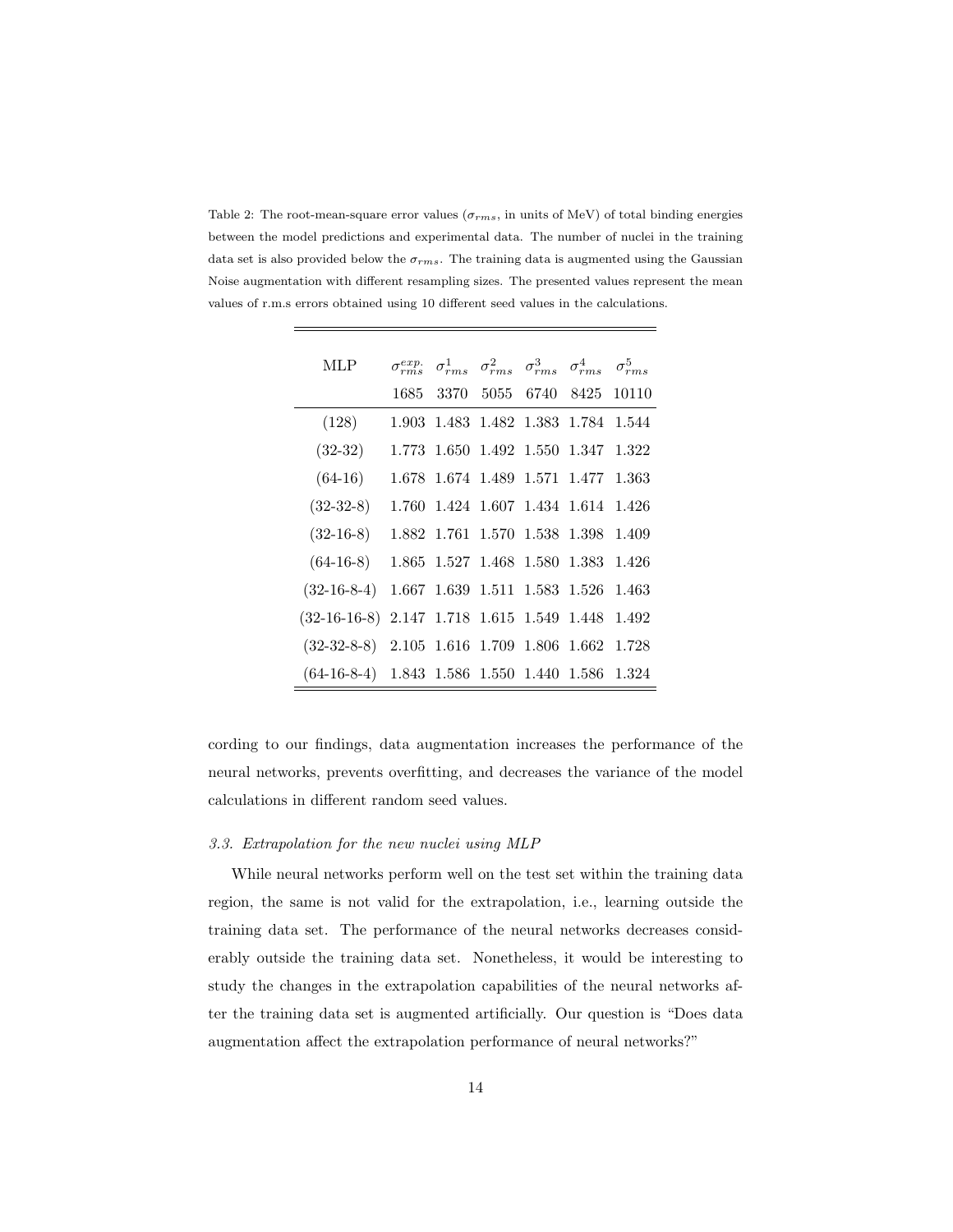

<span id="page-14-0"></span>Figure 5: The same as in Figure [3,](#page-11-0) but for the new nuclides in AME2020 table [\[4\]](#page-21-0).

Recently, the new Atomic Mass Evaluation - AME2020 table has been published (see Refs. [\[48,](#page-25-5) [4\]](#page-21-0)). Compared to the AME2016 set, the binding energies of 71 new nuclei have been announced. These nuclei are mainly placed close to the neutron drip line, therefore they are suitable candidates to check the success of our models. Using these nuclei in the predictions, we test the extrapolation capabilities of neural network models and the effect of data augmentation on the predictions. Using the same epoch and batch values in the MLP architectures (see Table [1\)](#page-10-0), 10 different calculations are performed with different seed values and the mean values of the r.m.s. errors are calculated.

In Figure [5,](#page-14-0) we display the mean values of the r.m.s. errors between the MLP calculations and the experimental data as a function of resample size. Without augmentation and using only the experimental data in the training set, the r.m.s. errors are high for the extrapolation region and obtained above 2.2 MeV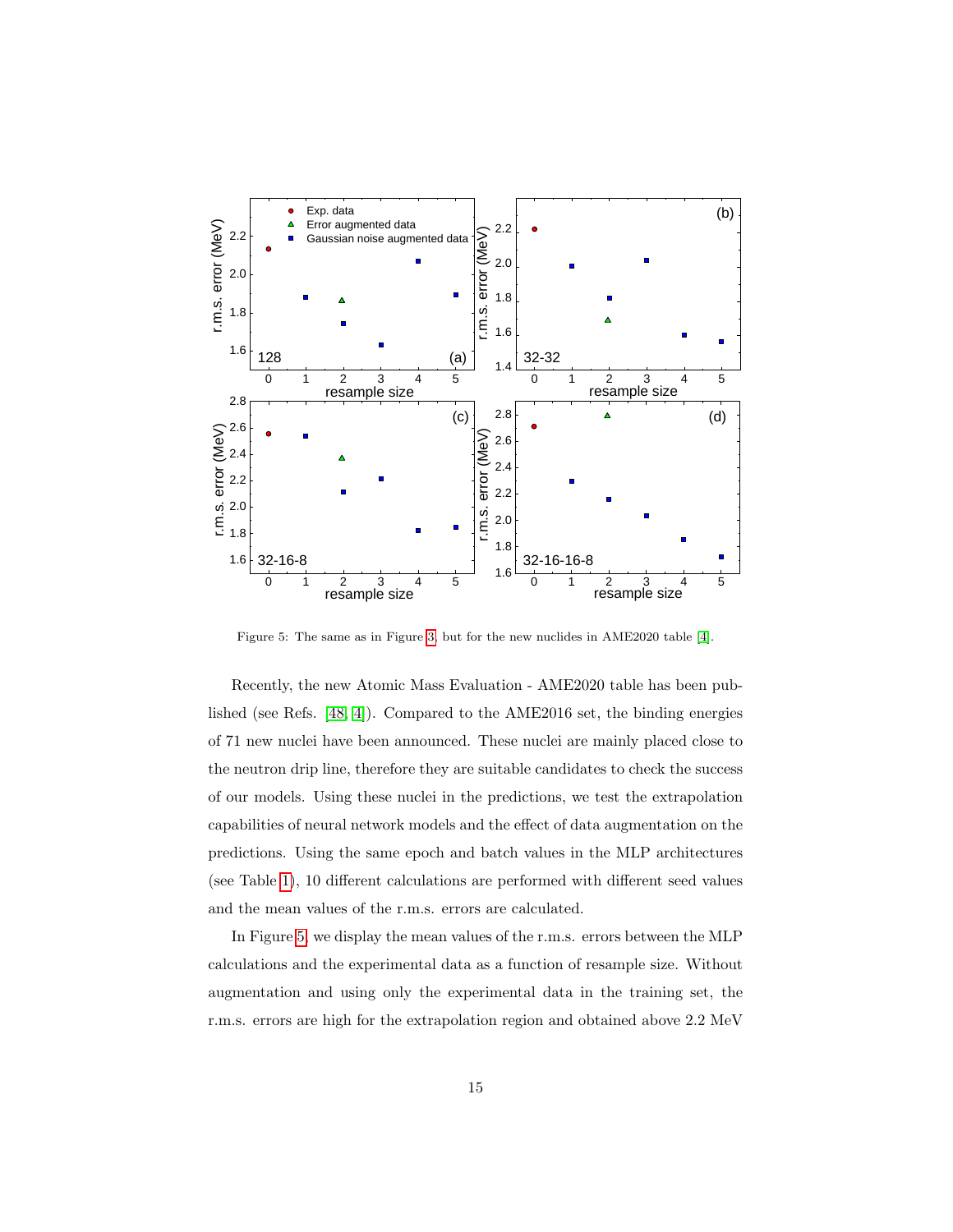| MLP.                                               |  |  | $\sigma^{exp.}_{rms}$ $\sigma^{1}_{rms}$ $\sigma^{2}_{rms}$ $\sigma^{3}_{rms}$ $\sigma^{4}_{rms}$ $\sigma^{5}_{rms}$ |  |
|----------------------------------------------------|--|--|----------------------------------------------------------------------------------------------------------------------|--|
|                                                    |  |  | 1685 3370 5055 6740 8425 10110                                                                                       |  |
| (128)                                              |  |  | 2.134 1.882 1.744 1.633 2.069 1.893                                                                                  |  |
| $(32-32)$                                          |  |  | 2.220 2.00 1.820 2.037 1.603 1.567                                                                                   |  |
| $(64-16)$                                          |  |  | 2.00 2.127 1.866 1.879 1.819 1.697                                                                                   |  |
| $(32-32-8)$                                        |  |  | 2.055 1.677 1.934 1.626 1.938 1.825                                                                                  |  |
| $(32-16-8)$                                        |  |  | 2.555 2.537 2.113 2.217 1.822 1.847                                                                                  |  |
| $(64-16-8)$ 2.336 1.834 1.766 1.890 1.751 1.831    |  |  |                                                                                                                      |  |
| $(32-16-8-4)$ 2.089 1.943 1.870 1.987 1.846 1.972  |  |  |                                                                                                                      |  |
| $(32-16-16-8)$ 2.711 2.294 2.162 2.033 1.856 1.726 |  |  |                                                                                                                      |  |
| $(32-32-8-8)$ 2.433 1.861 1.918 2.092 1.983 2.121  |  |  |                                                                                                                      |  |
| $(64-16-8-4)$ 2.154 1.808 1.780 1.581 1.797 1.495  |  |  |                                                                                                                      |  |

Table 3: The same as in Table [2,](#page-13-0) but for the new nuclides in AME2020 table [\[4\]](#page-21-0).

for each MLP architecture. Similar to the results obtained in Figure [3,](#page-11-0) the r.m.s. error values decrease gradually with increasing training data set. Although this decrease is not smooth for all MLP architectures, the predictive power of the MLP in the extrapolation region increases considerably. After augmentation, the performances of the 128, 32-32, 32-16-8, 32-16-16-8 architectures increase at most by %23.47, %29.40, %28.68, %36.33, respectively. We conclude that the application of the data augmentation technique increases the performance of the MLP also for the new nuclides in AME2020 table [\[4\]](#page-21-0).

In Figure [6,](#page-16-1) the r.m.s. errors for 10 different calculations with different seed values are displayed for the extrapolation nuclei using the 32-16-8 architecture as a function of the resampling size. Similar to the findings in Figure [4,](#page-12-0) the variance of the model calculations against the changes in the seed number decreases considerably with increasing resampling size in the training data set. Increasing the training data with data augmentation techniques, the stability of neural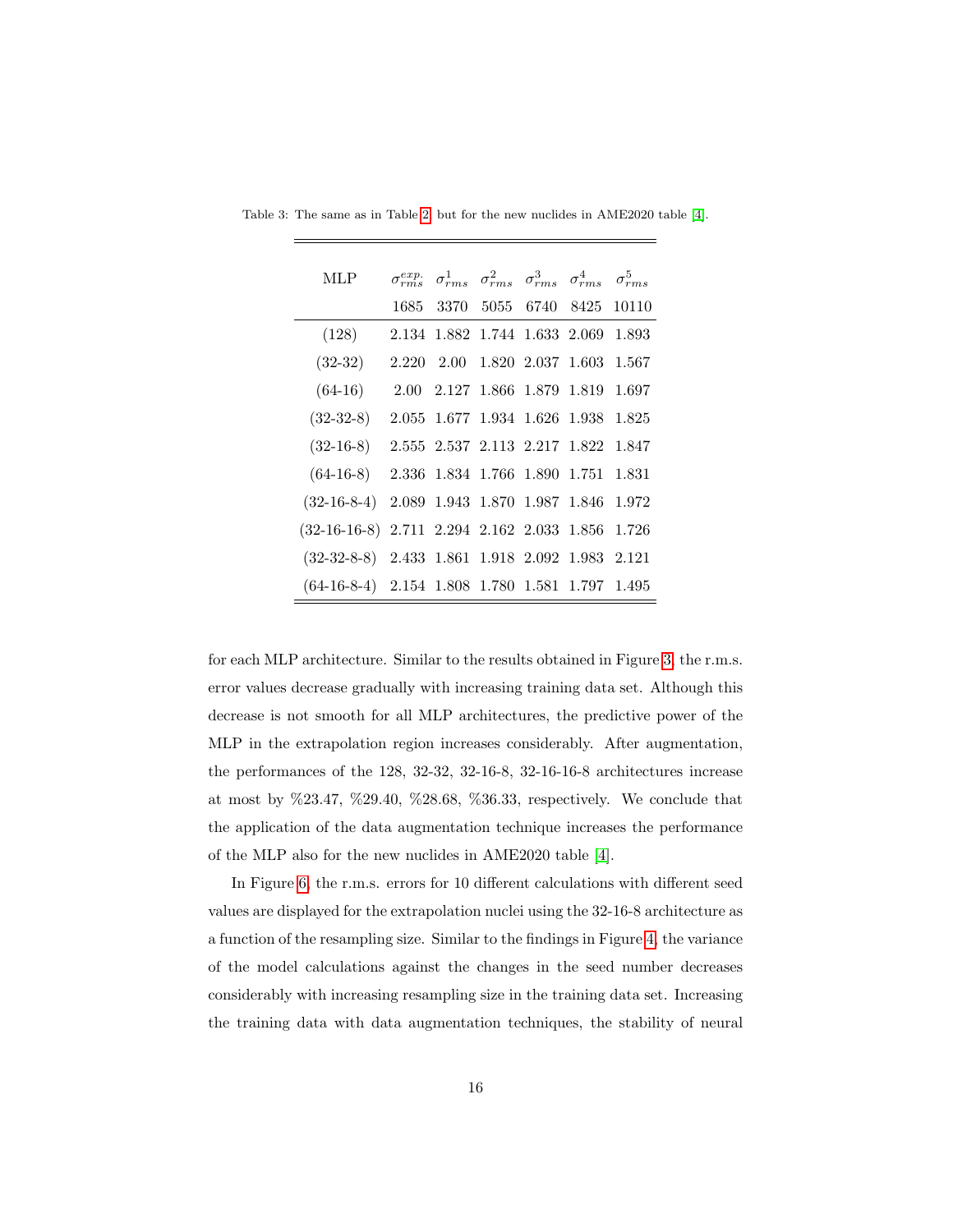network architectures also increases for the extrapolation region.



<span id="page-16-1"></span>Figure 6: The same as in Figure [4,](#page-12-0) but for the new nuclides in AME2020 table [\[4\]](#page-21-0).

# <span id="page-16-0"></span>3.4. Dependence of the results on the optimizer and activation function

After investigating the effect of the data augmentation on the predictive power of the neural network models, it is also relevant to study the dependence of these findings on the optimizer and activation function. Up to now, the calculations are performed using the Adam algorithm as the optimizer and Rectified Linear Unit (ReLU) for activation function. In this part, we also use other optimizers commonly used for neural networks to compare our results: Nadam [\[49\]](#page-25-6), AdaMax [\[45\]](#page-25-2) and RMSProp [\[50\]](#page-25-7). While Nadam and AdaMax are simply modified versions of Adam, RMSProp is an adaptive gradient method proposed before the Adam algorithm. Detailed information about these optimizers can be found in [\[51\]](#page-25-8). Then, the calculations are also repeated using different activation functions: Tanh and Sigmoid.

In the upper panels of Figure [7,](#page-17-0) we display the r.m.s. error values on the test set nuclei by using three different optimizers in the calculations, and the ReLU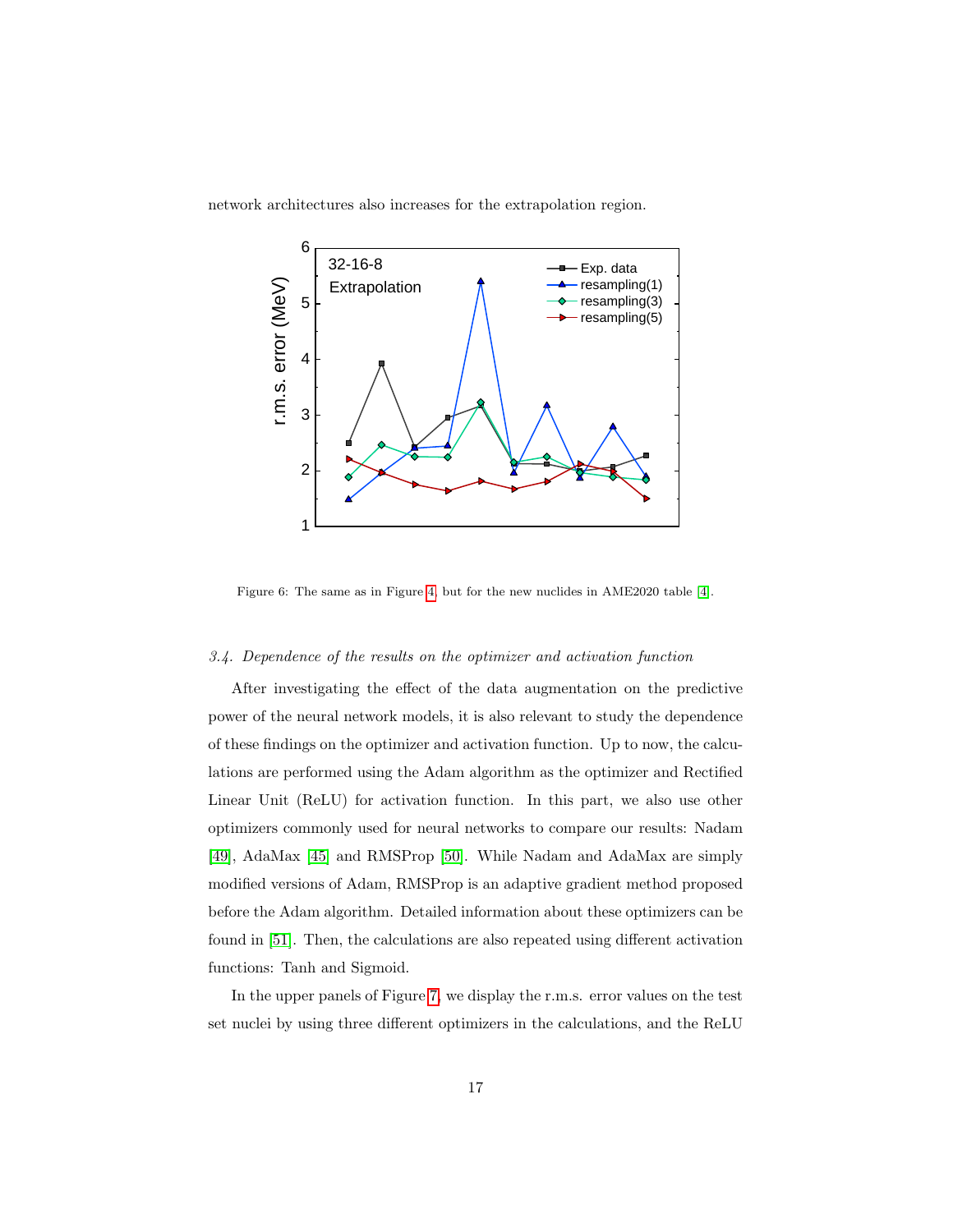

<span id="page-17-0"></span>Figure 7: Upper panels: the mean values of the r.m.s. error as a function of resampling size. The calculations are performed using (a) Nadam, (b) AdaMax, and (c) RMSProp as optimizers. Lower panels: The same but for the new nuclides in AME2020 table [\[4\]](#page-21-0) using (d) Nadam, (e) AdaMax, and (f) RMSProp as optimizer.

is used as the activation function. To test the impact of the optimizer on the results, we select 32-16-8 MLP architecture. Comparing Nadam, AdaMax, and RMSProp, the best results are obtained using the Nadam and AdaMax, while the RMSProp makes the worst predictions for the r.m.s error of test set nuclei. Similar to the findings above, the predictive power of the MLP architecture increases considerably by increasing the training data set with augmentation. For instance, the highest improvements in the r.m.s. error values are obtained as %37.80, %19.46, and %48.80 for the Nadam, AdaMax, and RMSProp optimizers, respectively. It is seen that data augmentation enhances the predictive power of the MLP models with low predictive abilities. In the lower panels of Figure [7,](#page-17-0) we also display the r.m.s. error values for the extrapolation region,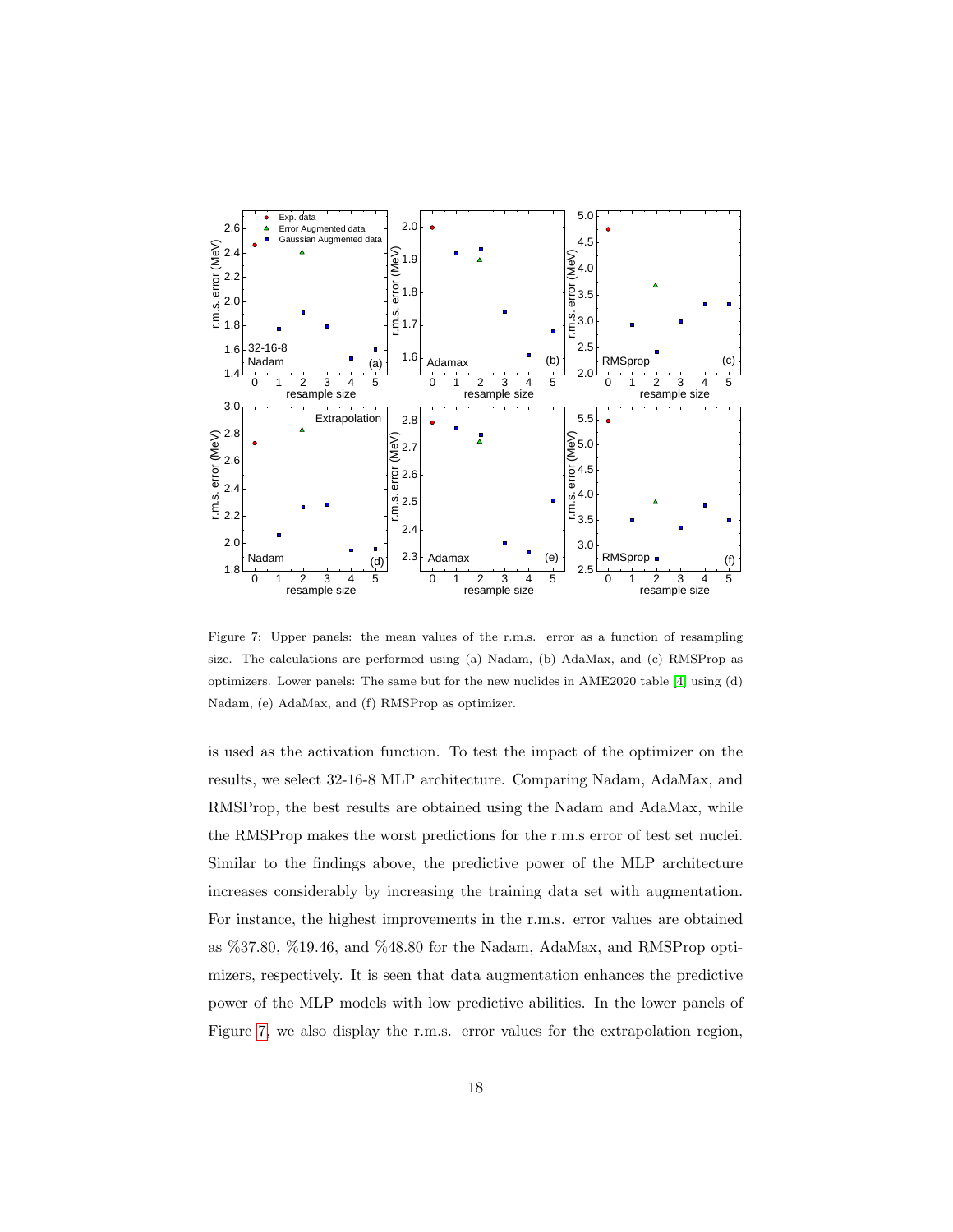i.e., for new nuclides in AME2020 mass table [\[4\]](#page-21-0). The same trend is also obtained for this region, i.e., the r.m.s. error decreases with increasing training data set using augmentation technique. After data augmentation, the improvement in the results reaches %28.70, %17.0, and %50.0 for Nadam, AdaMax, and RMSProp optimizers, respectively.



<span id="page-18-0"></span>Figure 8: Upper panels: the mean values of the r.m.s. error as a function of resampling size. The calculations are performed using (a) Tanh, and (b) Sigmoid as activation functions. Lower panel: The same but for the new nuclides in AME2020 table [\[4\]](#page-21-0) using (c) Tanh, and (d) Sigmoid.

In the upper panels of Figure [8,](#page-18-0) the r.m.s. errors for the test set nuclei are shown as a function of resampling size using the Tanh (a) and Sigmoid (b) as activation functions to train the 32-16-8 MLP architecture. Adam algorithm is used as the optimizer and the resampling size is increased further up to 9 (16850 nuclei in the training set). Similar to the findings above, the predictions on the test set nuclei are greatly improved. This improvement reaches %72.22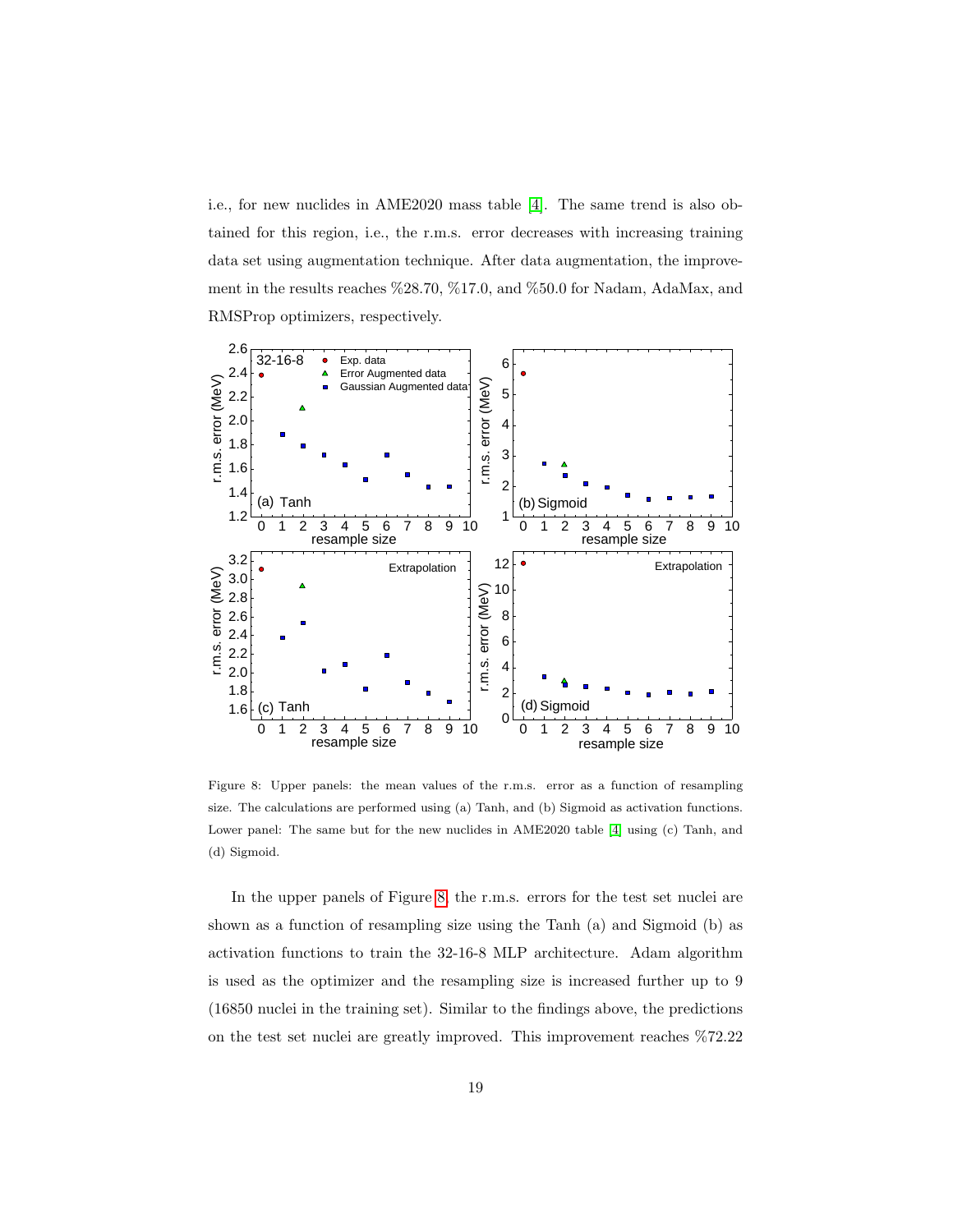for the Sigmoid activation function, while we obtain %39.10 improvement in the predictions using Tanh as our activation function. Similar results are also obtained for extrapolation nuclei (see the lower panel of Figure [8\)](#page-18-0): the predictions are improved by %45.71 and %83.90 using Tanh and Sigmoid, respectively. Our findings show that the impact of the data augmentation is quite high for the models with bad predictions, and the predictions are greatly improved after increasing the training data set artificially.

## 4. Conclusions

In this work, we study the effect of data augmentation on the predictive power of neural network models. To this aim, we use the experimental data of total binding energies and the corresponding uncertainties of 2408 nuclei with  $Z, N \geq 8$ . We use both the experimental error values and the Gaussian augmentation techniques to increase the training data set artificially. After finding the optimum epoch and batch values, we performed 10 calculations with different seed values and the mean value of the r.m.s. errors are calculated.

First, we use the Adam algorithm and ReLU as the optimizer and activation function, respectively. Without data augmentation, the MLP architectures predict similar r.m.s. error values, ranging between 1.6-2.0 MeV. By increasing the training data with error augmentation, some MLP models perform better on test set nuclei. Increasing the training data further and step by step with the Gaussian augmentation technique, it is seen that the performances of the MLP architectures improve. Up to 5 resampling for training data, we obtain an increase in the predictive power of MLP models and the r.m.s. values do not decrease anymore by increasing the training data further. To test the effect of the data augmentation on the extrapolation region, we also calculate the total binding energies of nuclei discovered in the AME2020 mass table. Although the r.m.s. errors are high for these nuclei, the performances of the MLP architectures also improve by increasing training data with augmentation. We find that data augmentation increases the performance of the neural networks and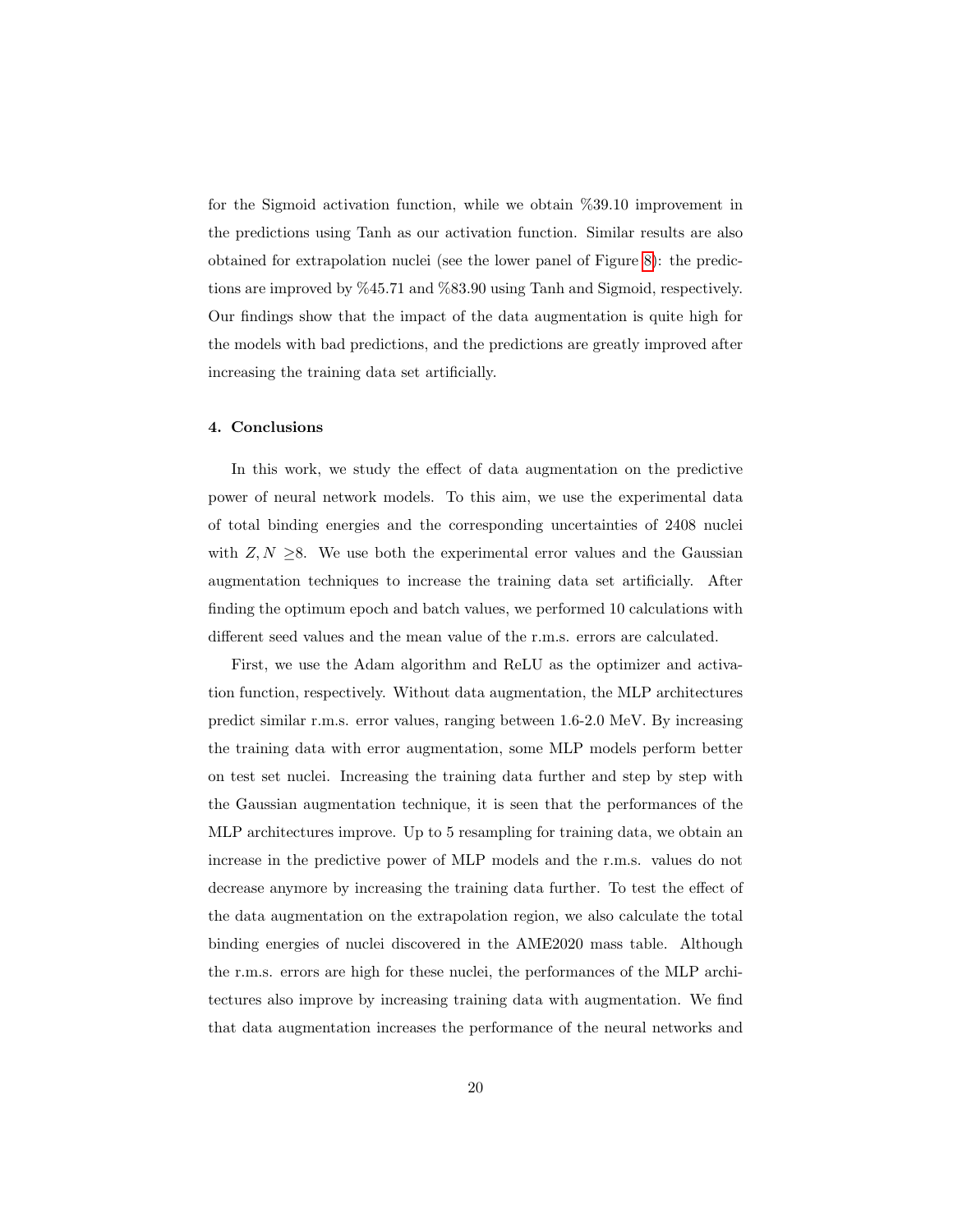decreases the variance of the model calculations in different random seed values as well as prevents overfitting.

We also performed calculations using different optimizers and activation functions to check the effects of the data augmentation on the predictions. Similar to the findings above, the performances of the MLP models increase considerably with data augmentation. The results are found to be improved greatly for MLP models with low predictive abilities, including both test and extrapolation nuclei.

As far as we know, these are the first results in nuclear physics involving data augmentation. Our findings show that data augmentation techniques play an important role in the improvement of the MLP models. Besides, data augmentation techniques can be used safely to improve the performance of neural networks not only in nuclear physics data but also for other scientific fields with a small amount of data.

# Acknowledgement

The numerical calculations reported in this paper were partially performed at TÜBİTAK ULAKBİM, High Performance and Grid Computing Center (TRUBA resources).

# References

- <span id="page-20-0"></span>[1] A. Aprahamian, K. Langanke, M. Wiescher, Nuclear structure aspects in nuclear astrophysics, Progress in Particle and Nuclear Physics 54 (2) (2005) 535–613.
- <span id="page-20-1"></span>[2] M. Mumpower, R. Surman, G. McLaughlin, A. Aprahamian, The impact of individual nuclear properties on r-process nucleosynthesis, Progress in Particle and Nuclear Physics 86 (2016) 86–126.
- <span id="page-20-2"></span>[3] M. Wang, G. Audi, F. G. Kondev, W. Huang, S. Naimi, X. Xu, The AME2016 atomic mass evaluation (II). tables, graphs and references, Chinese Physics C 41 (3) (2017) 030003.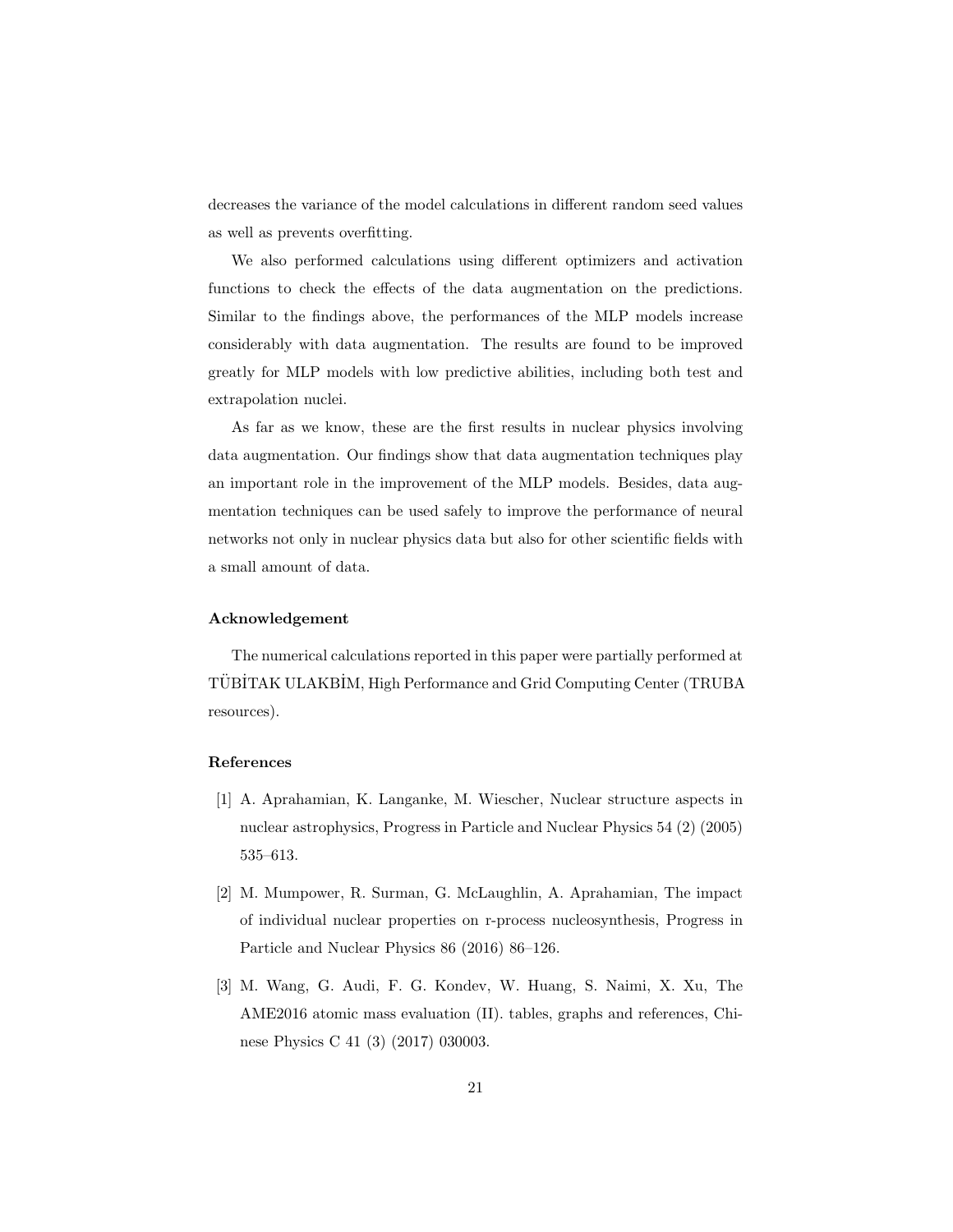- <span id="page-21-0"></span>[4] M. Wang, W. Huang, F. Kondev, G. Audi, S. Naimi, The AME 2020 atomic mass evaluation (II). tables, graphs and references, Chinese Physics C 45 (3) (2021) 030003.
- <span id="page-21-1"></span>[5] J. Erler, N. Birge, M. Kortelainen, W. Nazarewicz, E. Olsen, A. M. Perhac, M. Stoitsov, The limits of the nuclear landscape, Nature 486 (7404) (2012) 509–512.
- <span id="page-21-2"></span>[6] M. Liu, N. Wang, Y. Deng, X. Wu, Further improvements on a global nuclear mass model, Phys. Rev. C 84 (2011) 014333.
- <span id="page-21-3"></span>[7] N. Wang, M. Liu, X. Wu, J. Meng, Surface diffuseness correction in global mass formula, Physics Letters B 734 (2014) 215–219.
- <span id="page-21-4"></span>[8] P. Möller, W. D. Myers, H. Sagawa, S. Yoshida, New finite-range droplet mass model and equation-of-state parameters, Phys. Rev. Lett. 108 (2012) 052501.
- <span id="page-21-5"></span>[9] X. Xia, Y. Lim, P. Zhao, H. Liang, X. Qu, Y. Chen, H. Liu, L. Zhang, S. Zhang, Y. Kim, J. Meng, The limits of the nuclear landscape explored by the relativistic continuum hartree–bogoliubov theory, Atomic Data and Nuclear Data Tables 121-122 (2018) 1–215.
- <span id="page-21-6"></span>[10] W. McCulloch, W. Pitts, A logical calculus of ideas immanent in nervous activity, Bulletin of Mathematical Biophysics 5 (1943) 115–133.
- <span id="page-21-7"></span>[11] A. Krizhevsky, I. Sutskever, G. Hinton, Imagenet classification with deep convolutional neural networks, Advances in Neural Information Processing Systems (2012) 1097–1105.
- <span id="page-21-8"></span>[12] T. e. a. Brown, Language models are few-shot learners, arXiv preprint arXiv:2005.14165.
- <span id="page-21-9"></span>[13] D. e. a. Silver, Mastering the game of go with deep neural networks and tree search, Nature 529 (2016) 484–489.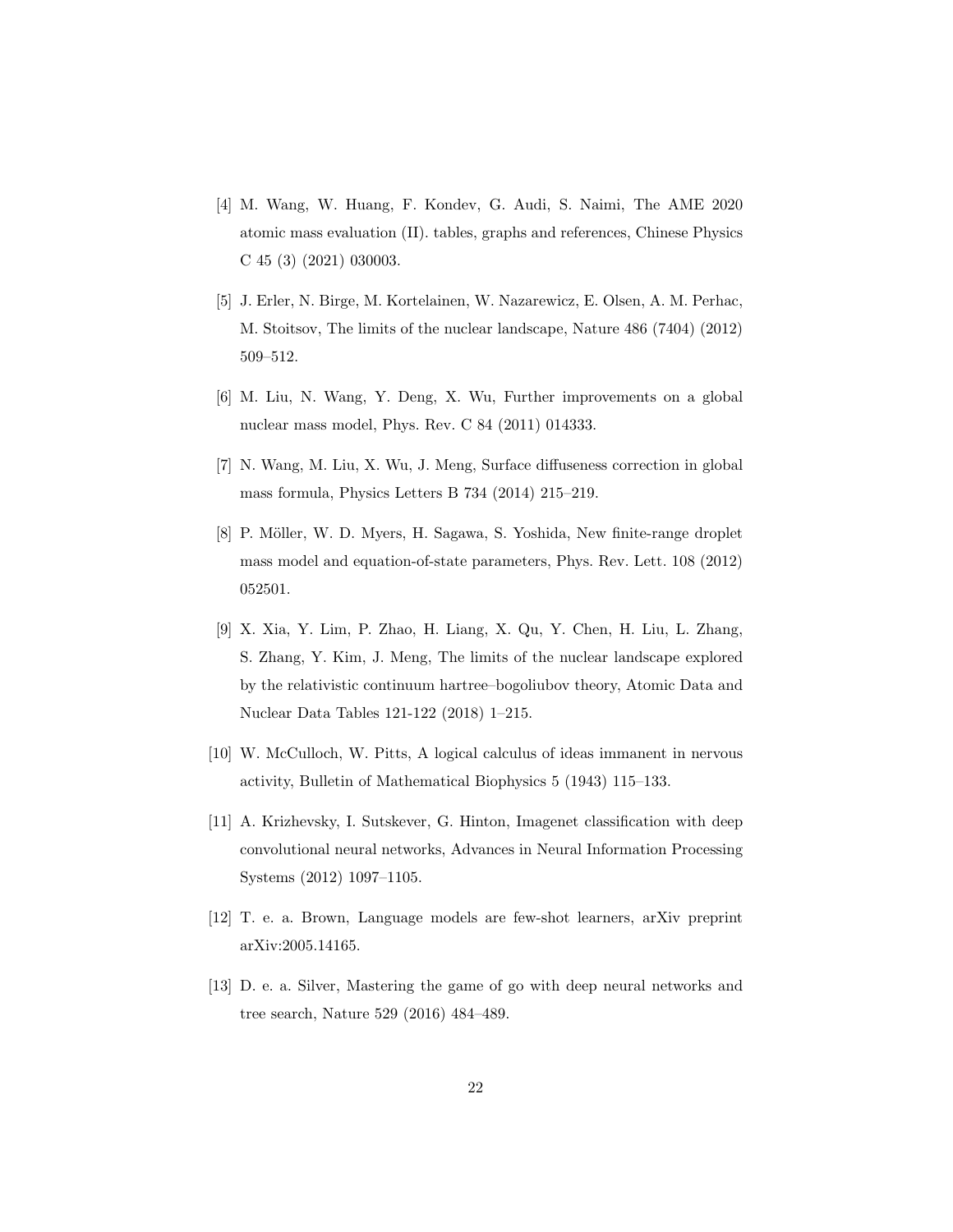- <span id="page-22-0"></span>[14] S. Gazula, J. Clark, H. Bohr, Learning and prediction of nuclear stability by neural networks, Nuclear Physics A 540 (1) (1992) 1–26.
- <span id="page-22-1"></span>[15] K. Gernoth, J. Clark, J. Prater, H. Bohr, Neural network models of nuclear systematics, Physics Letters B 300 (1) (1993) 1–7.
- <span id="page-22-2"></span>[16] K. A. Gernoth, Nuclear physics with neural networks, in: Scientific Applications of Neural Nets, Springer Berlin Heidelberg, Berlin, Heidelberg, 1999, pp. 139–169.
- <span id="page-22-3"></span>[17] S. Athanassopoulos, E. Mavrommatis, K. Gernoth, J. Clark, Nuclear mass systematics using neural networks, Nuclear Physics A 743 (4) (2004) 222– 235.
- <span id="page-22-4"></span>[18] S. Akkoyun, T. Bayram, S. O. Kara, A. Sinan, An artificial neural network application on nuclear charge radii, Journal of Physics G: Nuclear and Particle Physics 40 (5) (2013) 055106.
- <span id="page-22-5"></span>[19] T. Bayram, S. Akkoyun, S. O. Kara, A study on ground-state energies of nuclei by using neural networks, Annals of Nuclear Energy 63 (2014) 172–175.
- <span id="page-22-6"></span>[20] A. Idini, Statistical learnability of nuclear masses, Phys. Rev. Research 2 (2020) 043363.
- <span id="page-22-7"></span>[21] N. J. Costiris, E. Mavrommatis, K. A. Gernoth, J. W. Clark, Decoding  $\beta$ decay systematics: A global statistical model for  $\beta^-$  half-lives, Phys. Rev. C 80 (2009) 044332.
- <span id="page-22-8"></span>[22] R.-D. Lasseri, D. Regnier, J.-P. Ebran, A. Penon, Taming nuclear complexity with a committee of multilayer neural networks, Phys. Rev. Lett. 124 (2020) 162502.
- <span id="page-22-9"></span>[23] A. Pastore, M. Carnini, Extrapolating from neural network models: a cautionary tale, Journal of Physics G: Nuclear and Particle Physics 48 (8) (2021) 084001.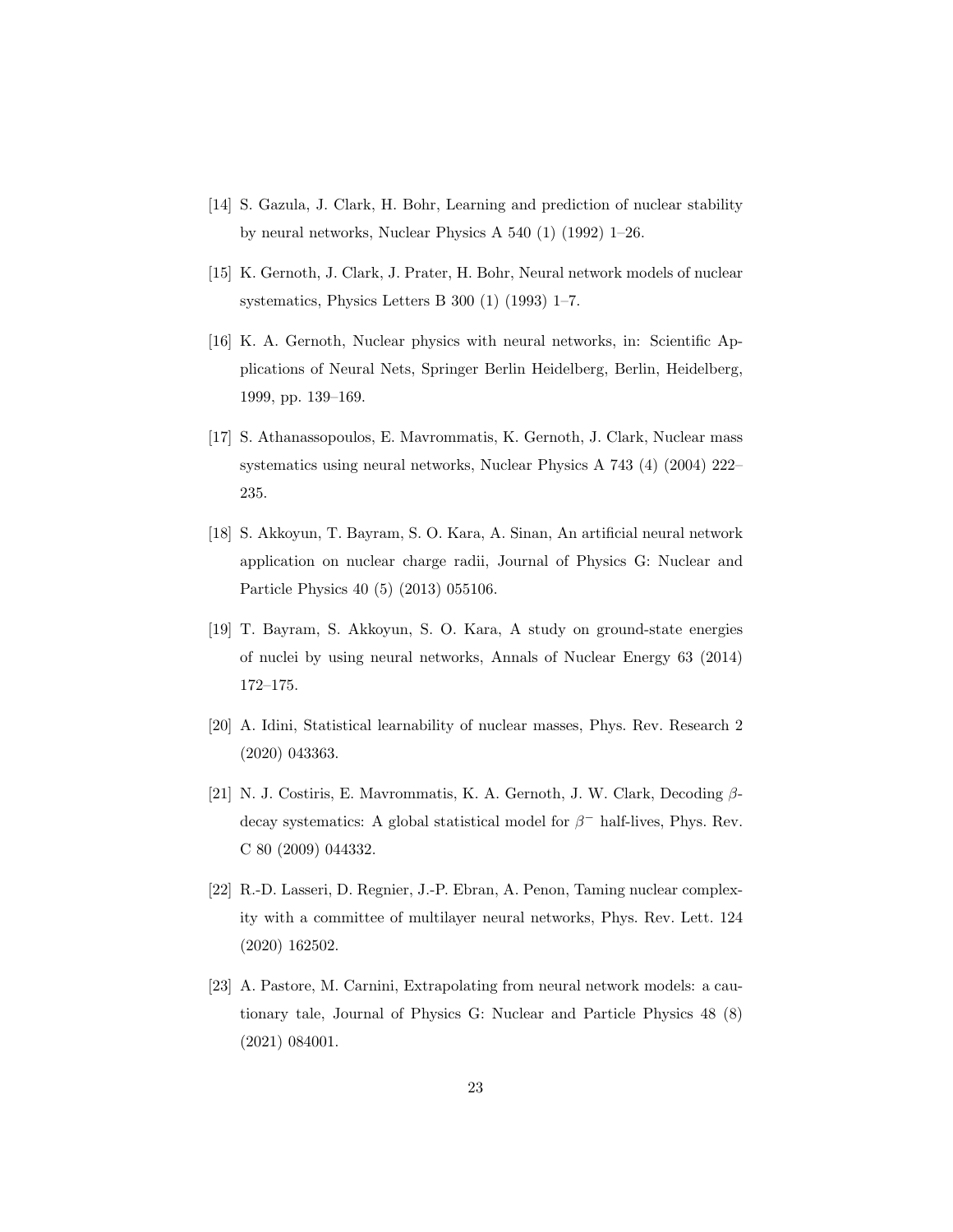- <span id="page-23-0"></span>[24] Z. Niu, H. Liang, Nuclear mass predictions based on bayesian neural network approach with pairing and shell effects, Physics Letters B 778 (2018) 48–53.
- <span id="page-23-1"></span>[25] L. Neufcourt, Y. Cao, W. Nazarewicz, F. Viens, Bayesian approach to model-based extrapolation of nuclear observables, Phys. Rev. C 98 (2018) 034318.
- <span id="page-23-2"></span>[26] R. Utama, J. Piekarewicz, H. B. Prosper, Nuclear mass predictions for the crustal composition of neutron stars: A bayesian neural network approach, Phys. Rev. C 93 (2016) 014311.
- <span id="page-23-3"></span>[27] R. Utama, W.-C. Chen, J. Piekarewicz, Nuclear charge radii: density functional theory meets bayesian neural networks, Journal of Physics G: Nuclear and Particle Physics 43 (11) (2016) 114002.
- <span id="page-23-4"></span>[28] R. Utama, J. Piekarewicz, Refining mass formulas for astrophysical applications: A bayesian neural network approach, Phys. Rev. C 96 (2017) 044308.
- <span id="page-23-5"></span>[29] R. Utama, J. Piekarewicz, Validating neural-network refinements of nuclear mass models, Phys. Rev. C 97 (2018) 014306.
- <span id="page-23-6"></span>[30] H. A., P. Norvig, F. Pereira, The unreasonable effectiveness of data, IEEE Intelligent Systems 24 (2009) 8–12.
- <span id="page-23-7"></span>[31] B. M., B. E., Scaling to very very large corpora for natural language disambiguation, Proceedings of the 39th annual meeting of the Association for Computational Linguistics (2001) 26–33.
- <span id="page-23-8"></span>[32] A. Géron, Hands-On Machine Learning with Scikit-Learn & Tensorflow, O'Reilly Media, Inc., 2017.
- <span id="page-23-9"></span>[33] B. Y. Goodfellow, I., Deep Learning, From Adaptive Computation and Machine Learning series, MIT Press, 2016.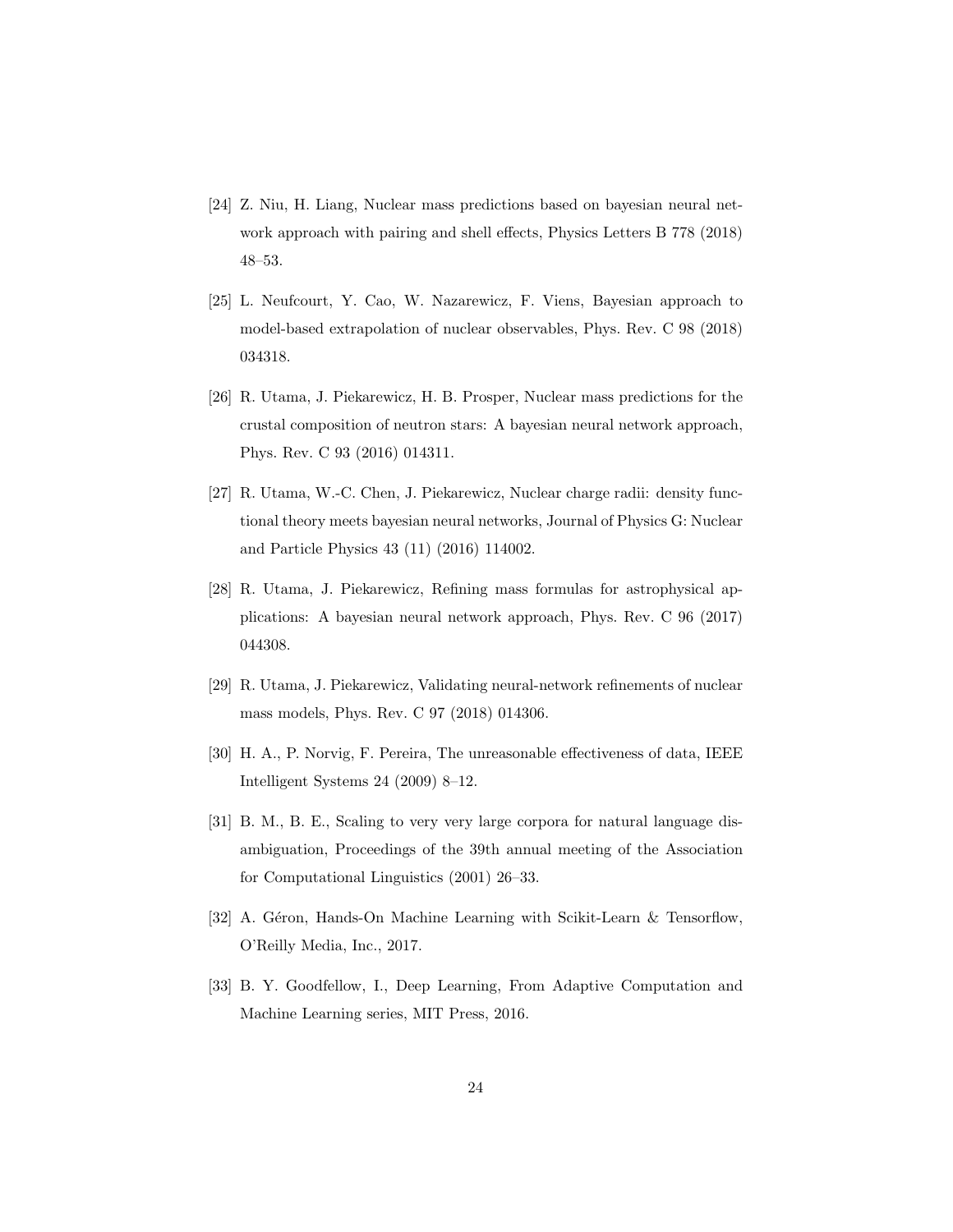- <span id="page-24-0"></span>[34] C. Shorten, T. M. Khoshgoftaar, A survey on image data augmentation for deep learning, Journal of Big Data 6 (1) (2019) 60.
- <span id="page-24-1"></span>[35] A. Mikołajczyk, M. Grochowski, Data augmentation for improving deep learning in image classification problem, in: International Interdisciplinary PhD Workshop (IIPhDW), 2018, pp. 117–122.
- <span id="page-24-2"></span>[36] L. Taylor, G. Nitschke, Improving deep learning with generic data augmentation, in: 2018 IEEE Symposium Series on Computational Intelligence (SSCI), 2018, pp. 1542–1547.
- <span id="page-24-3"></span>[37] C. Shorten, T. M. Khoshgoftaar, B. Furht, Text data augmentation for deep learning, Journal of Big Data 8 (1) (2021) 101.
- <span id="page-24-4"></span>[38] J. N., G. Hinton, Vocal tract length perturbation (vtlp) improves speech recognition, ICML Workshop on Deep Learning for Audio, Speech and Language 117 (2013) 21.
- <span id="page-24-5"></span>[39] K. M., V. Smith, Efficient augmentation via data subsampling, International Conference on Learning Representations (ICLR).
- <span id="page-24-6"></span>[40] F. Dubost, G. Bortsova, H. Adams, M. A. Ikram, W. Niessen, V. M., B. M., Hydranet:data augmentation for regression neural networks, Medical Image Computing and Computer Assisted Intervention (MICCAI) (2019) 438–446.
- <span id="page-24-7"></span>[41] H. Ohno, Auto-encoder-based generative models for data augmentation on regression problems, Soft Computing 24 (2020) 7999–8009.
- <span id="page-24-8"></span>[42] X. Glorot, A. Bordes, Y. Bengio, Deep sparse rectifier neural networks, in: G. Gordon, D. Dunson, M. Dudík (Eds.), Proceedings of the Fourteenth International Conference on Artificial Intelligence and Statistics, Vol. 15 of Proceedings of Machine Learning Research, PMLR, Fort Lauderdale, FL, USA, 2011, pp. 315–323.